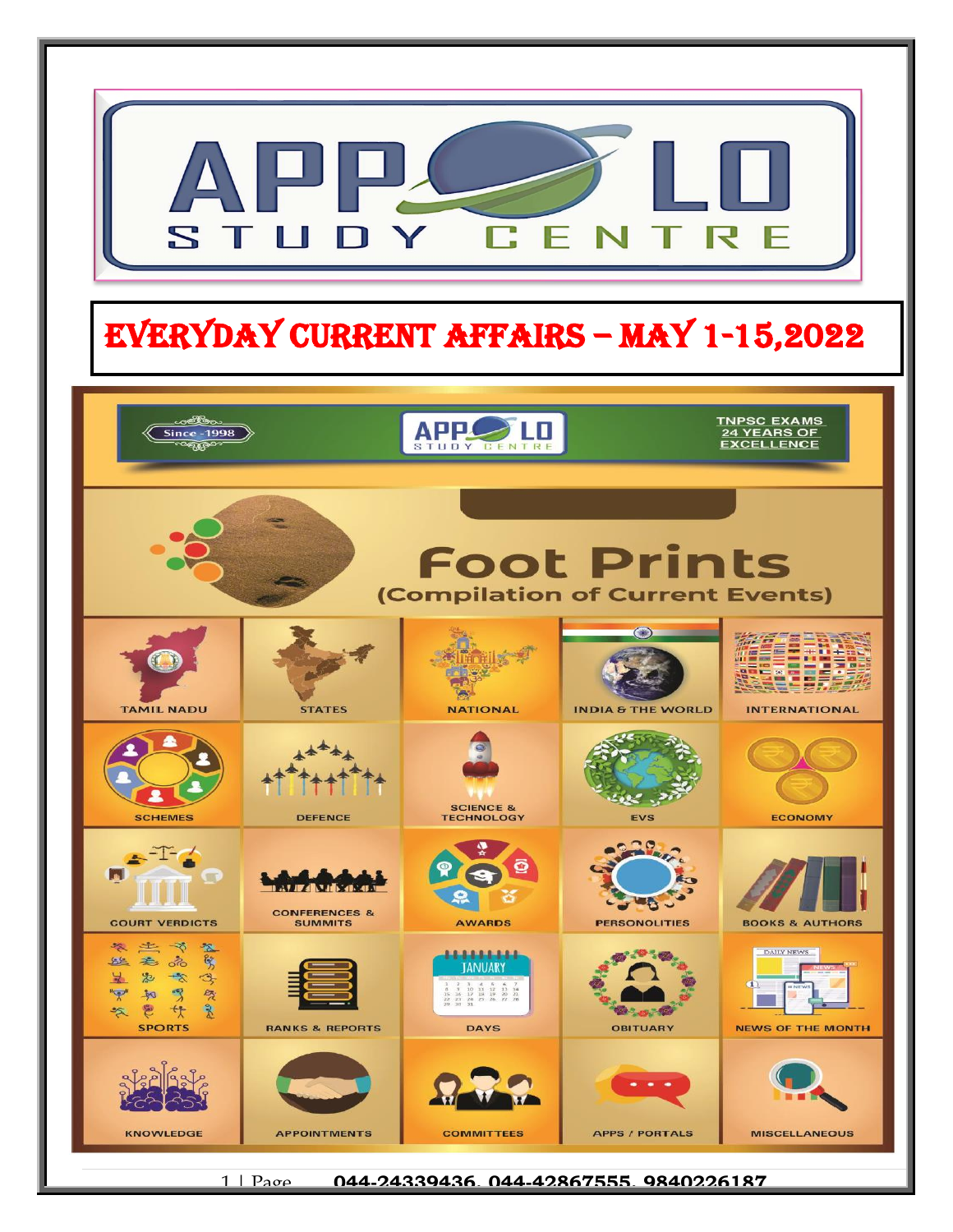| <b>SI.No</b>          | <b>TOPICS</b>                     | Pg.No          |
|-----------------------|-----------------------------------|----------------|
|                       | <b>Tamil Nadu</b>                 | $\overline{3}$ |
| $\overline{2}$        | <b>State</b>                      | 6              |
| $\overline{3}$        | <b>National</b>                   | 8              |
| $\overline{4}$        | <b>Schemes</b>                    | 9              |
| 5                     | <b>Court Verdict</b>              | 9              |
| $\boldsymbol{\delta}$ | International                     | 10             |
| $\overline{7}$        | India and other Countries         | 11             |
| 8                     | <b>Conferences &amp; Summits</b>  | $\mathbf{11}$  |
| 9                     | Economy                           | 12             |
| 10                    | Appointment                       | 13             |
| $\mathbf{11}$         | <b>Awards</b>                     | 14             |
| 12                    | Personalities                     | 15             |
| 14                    | <b>Books and authors</b>          | 15             |
| 15                    | Science, Technology & Environment | 16             |
| 16                    | <b>Sports</b>                     | 18             |
| 17                    | Obituary                          | 19             |
| 18                    | Report                            | 20             |
| 19                    | Ranking                           | 21             |
| 20                    | <b>Important Days</b>             | 22             |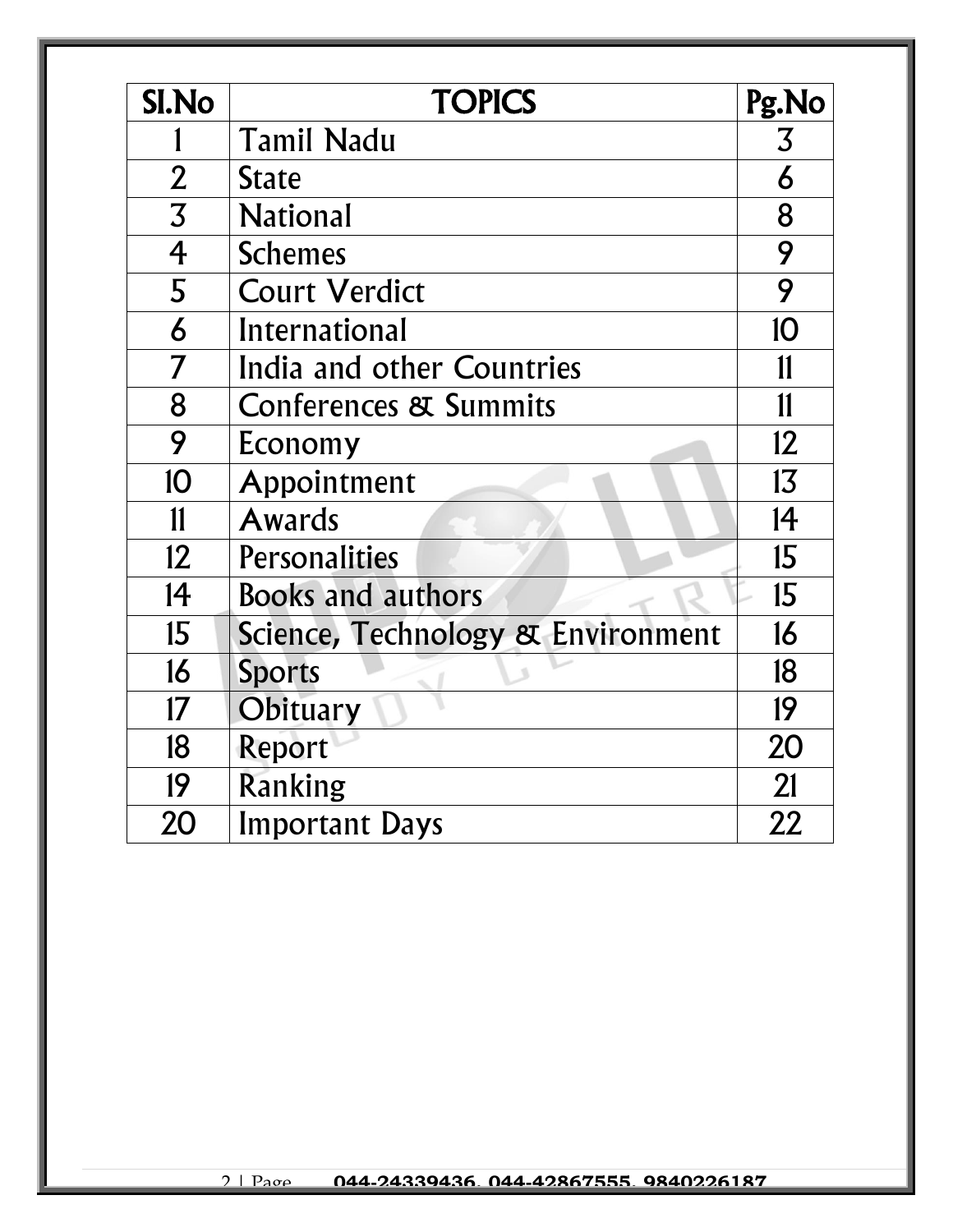## **TAMIL NADU**

### ➢ **Muthamizh Arignar Kalaignar Karunanidhi Salai**

- $\checkmark$  The portion of East Coast Road (ECR) between Chennai and Mamallapuram will be renamed 'Muthamizh Arignar Kalaignar Karunanidhi Salai' to honour the former CM's role in the development of the State Highways Department.
- $\checkmark$  This was announced by chief minister M K Stalin at the state highway department's platinum jubilee event in Chennai on May 1.
- $\checkmark$  CM Stalin also unveiled a memorial pillar and laid foundation stones for a number of projects, including a Rs 37 crore glass bridge to connect Thiruvalluvar Statue and Vivekananda Rock in Kanyakumari.

## ➢ **State's Information Technology (IT)**

- $\checkmark$  The state's Information Technology (IT) will contribute over 10% to Chief Minister MK Stalin's vision for TN to become a \$1 trillion economy by 2030.
- $\checkmark$  This was announced by TN minister for IT T Mano Thangaraj in the Assembly on May 4.
- $\checkmark$  According to the Minister, this would be achieved by promoting areas like global capability centres, data centre services, software-as-a-service, start-ups and creative services among others.

## ➢ **Chennai Bus' Mobile App'**

- $\checkmark$  On May 4, the Metropolitan Transport Corporation (MTC) has launched the 'Chennai Bus' mobile app.
- $\checkmark$  Using this, passengers can find the live location of all MTC buses along a particular route, estimated arrival time, and nearest bus stops from any given location in the city.

## ➢ **Free Travel For Children Within 5 Years**

- $\checkmark$  On May 5, the Tamil Nadu government announced free travel for children within 5 years of age in buses operated by all the government-run transport corporations
- $\checkmark$  This was announced by Transport Minister SS Sivasankar in the Assembly, while listing out new initiatives of his department for the year 2022-23.
- $\checkmark$  Presently, for children between 3 and 12 years of age, 'half-fare' (half of the fare collected from adult passengers) system is operational in the state.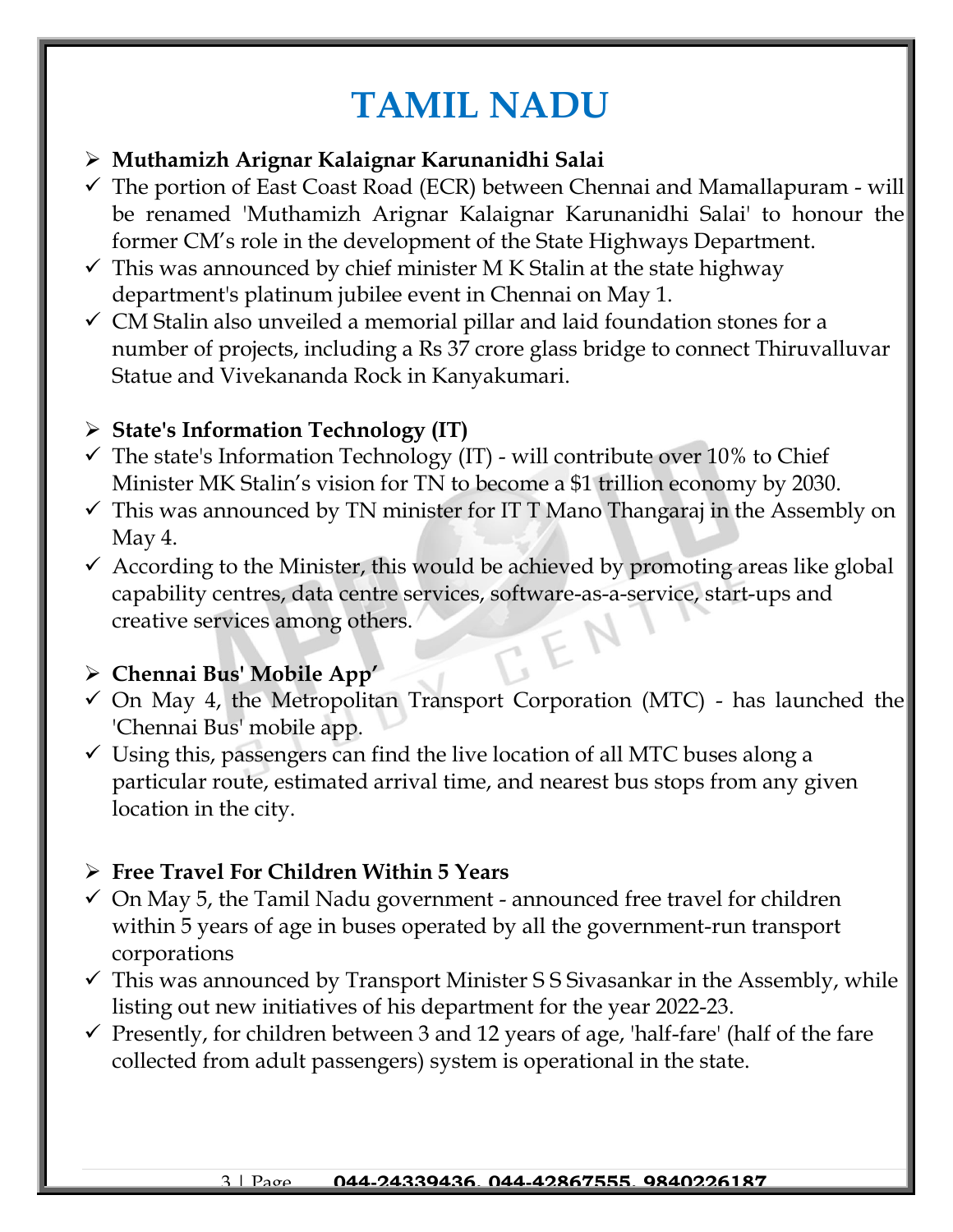#### ➢ **Bed and Breakfast Scheme**

- $\checkmark$  The Tamil Nadu government has decided to revive the bed and breakfast scheme and hop-on-and-hop-off tours covering tourist spots in Chennai after a gap of almost ten years.
- ✓ The bed and breakfast scheme is aimed at ensuring economical accommodation for tourists in destinations where hotels are not available.

#### ➢ **Free Breakfast Scheme**

- $\checkmark$  On May 7, Tamil Nadu chief minister M K Stalin announced a free breakfast scheme for government school students studying in Classes 1 to 5 in the state.
- $\checkmark$  The nutrition scheme has been designed based on a study, which revealed that most children have nutrition deficiencies, said the CM
- $\checkmark$  Tamil Nadu will be the first state in the country to offer breakfast in government schools, along with the mid-day meal
- $\checkmark$  Tamil Nadu was the pioneer of the midday meal scheme as the first initiative to provide meals to children had been taken by the erstwhile Madras Municipal Corporation around 1920.

 $R$ 

In pipeline | Here are the five schemes announced by Chief Minister M.K. Stalin in the T.N. Assembly

- Free breakfast for Class I-V government school children in a phased manner
- Initiatives to eradicate nutrition deficiency
- Setting up of Schools of Excellence
- Setting up of **primary healthcare-like centres** in urban areas

Expanding the 'CM in Your Constituency' grievance redressal scheme to all 234 constituencies in the State

#### ➢ **Amudham Project**

- $\checkmark$  On May 9, Union Finance Minister Nirmala Sitharaman inaugurated the 'Amudham project' to offer free cow milk to lactating mothers and children below two years in Coimbatore south constituency.
- $\checkmark$  It is a new scheme launched by Coimbatore South MLA Vanathi Srinivasan in the lines of Prime Minister's 'Poshan Abhiyaan' scheme, aimed at providing holistic nutrition to mothers and infants.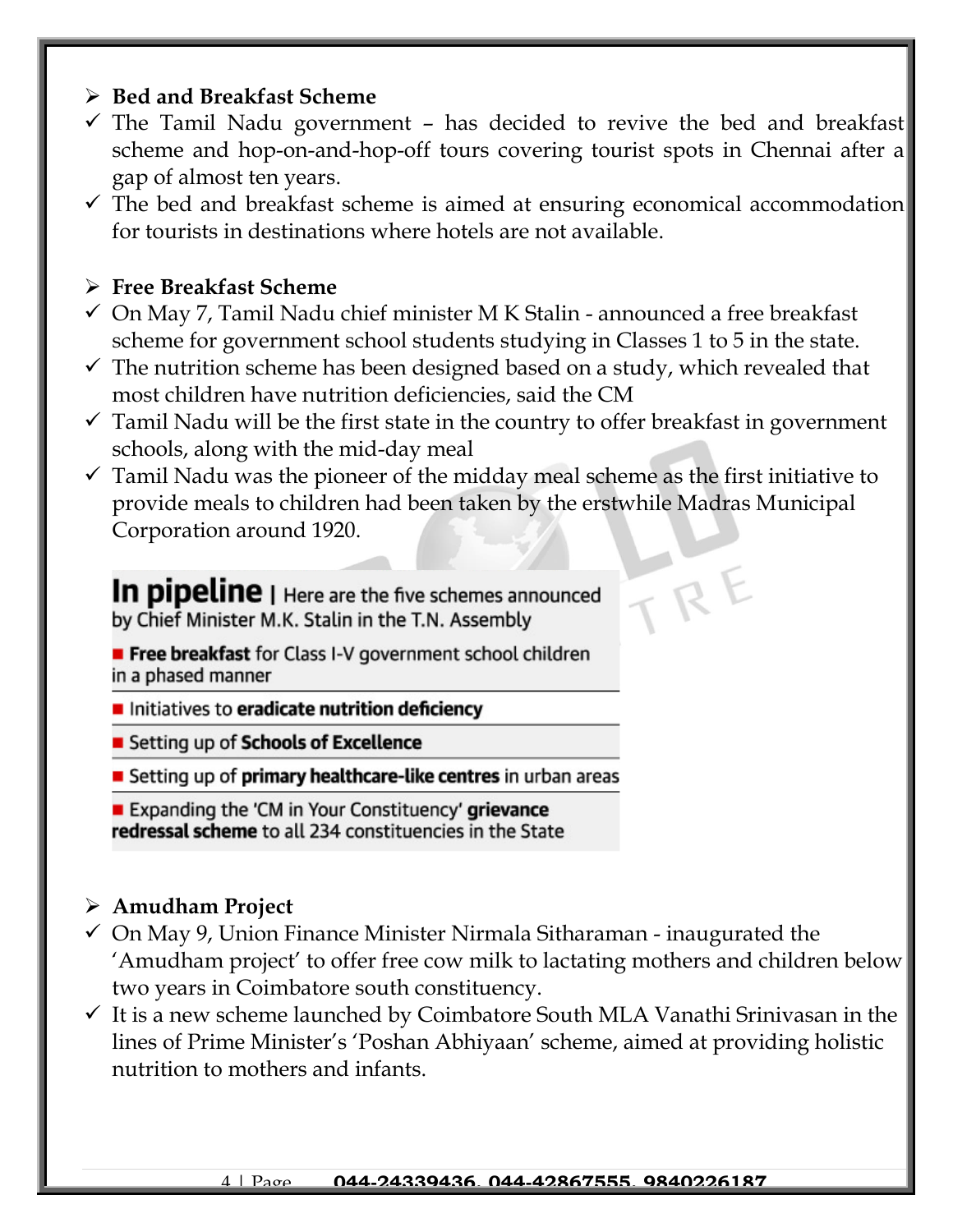#### ➢ **Iron Age began in T.N. 4,200 years ago**

 $\checkmark$  Excavations carried out by the Tamil Nadu Department of Archaeology at Mayiladumparai in Krishnagiri district have placed the beginning of the Iron Age in Tamil Nadu 4,200 years Before Present (BP) or 2200 BCE (Before Common Era).

#### ➢ **Ramanjeri Reservoir Project**

- ✓ Creation of a reservoir in Ramanjeri is one of the long-discussed proposals. Spread over an area of nearly 9.20 sq. km, it will be the sixth reservoir in Tiruvallur to meet the rapidly growing water needs of the metropolis.
- $\checkmark$  The new reservoir across the Nagari will store 1.2 thousand million cubic feet (tmcft) and its surplus will be diverted to the Poondi reservoir.

#### ➢ **Greater Chennai Corporation - has added eight zones**

- $\checkmark$  The Greater Chennai Corporation has added eight zones to the existing 15 for better civic administration.
- $\checkmark$  The number of wards will remain 200 and the boundaries will be the same.
- $\checkmark$  Till now, there were 15 zones in Chennai with 22 assembly constituencies, leading to administrative inconvenience.

#### ➢ **Deen Dayal Upadhyay Panchayat Sashaktikaran Puraskar**

- $\checkmark$  Twelve panchayats in Tamil Nadu bagged the annual national panchayat awards 'Deen Dayal Upadhyay Panchayat Sashaktikaran Puraskar' of the Union ministry of panchayati raj for 'best performance'.
- $\checkmark$  The district panchayat of Tiruvannamalai, panchayat unions of Manachanallur (Trichy) and Mandapam (Ramanathapuram), panchayats of Akkaraipatti (Dindigul), Manmangalam (Karur), Chinnapatti (Madurai), Athikattuvilai (Kanyakumari), Gangaleri (Krishnagiri) and Kattathi (Pudukottai) bagged the national awards for improving delivery of services.

## ➢ **Urban Health and Wellness Centres (UHWC)**

- $\checkmark$  The Greater Chennai Corporation will soon set up 200 urban health and wellness centres (UHWC) on the lines of 'Aam Aadmi Mohalla' clinics in Delhi.
- $\checkmark$  The clinics, set up mostly in congested and slum areas, will serve as a linkage between local community health and higher healthcare facilities.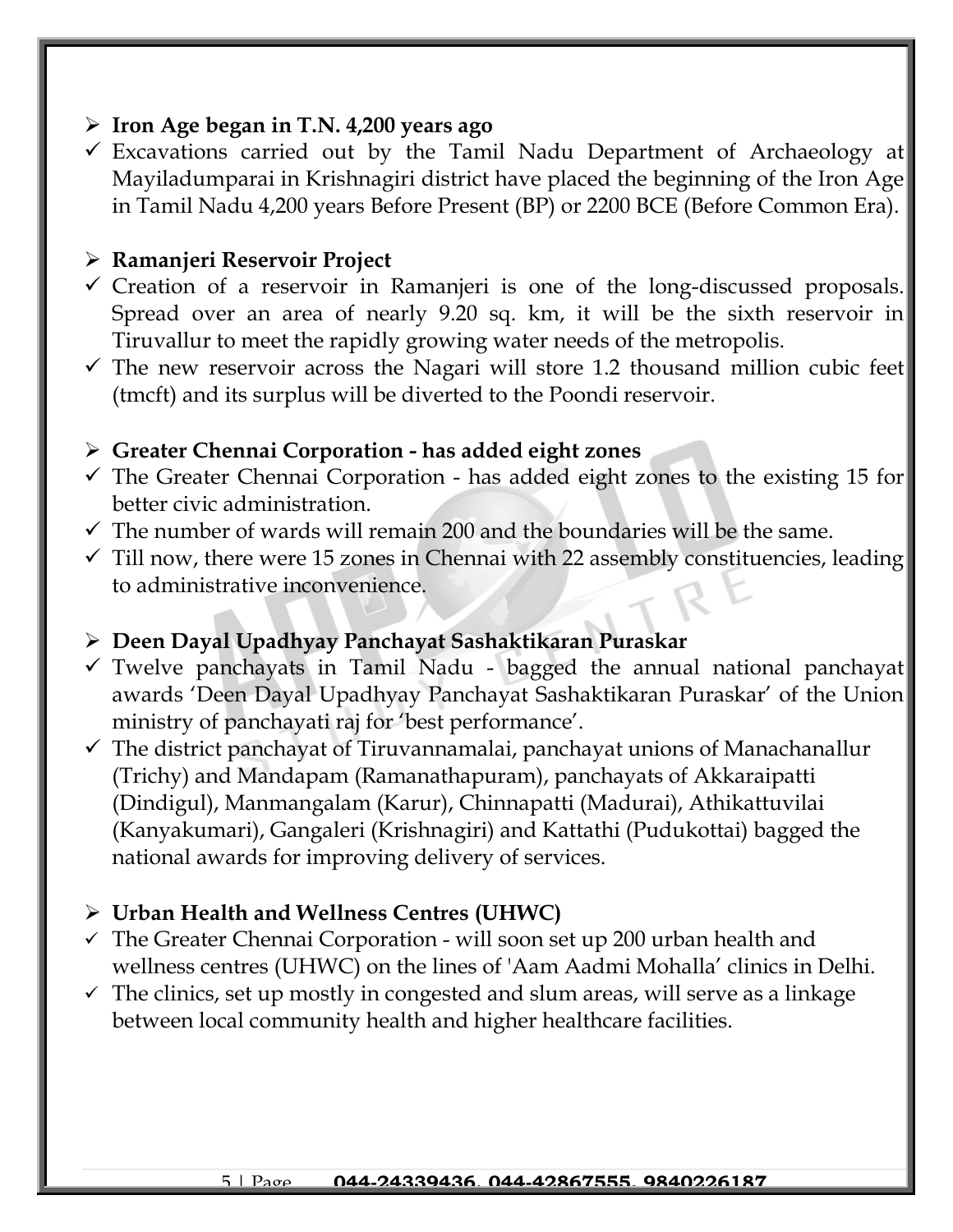## **STATE**

#### ➢ **Greenfield Grain-Based Ethanol Plant**

- $\checkmark$  Bihar Chief Minister Nitish Kumar inaugurated the country's first greenfield grain-based ethanol plant in Purnea recently on April 30.
- $\checkmark$  The project is a part of Bihar's ambitious plan for ethanol production using sugarcane, maize and rice to meet the country's fuel needs. The Purnea plant is among the 17 ethanol production units proposed to be set up in the state and is expected to produce 65,000 litres of ethanol per day.

### ➢ **India's First Tribal Health Observatory**

 $\checkmark$  Odisha is planning to create India's only observatory, which will house data on the state's indigenous population's health. The Tribal Health Observatory (TriHOb) is the "first in the nation," according to the Information Department, and is aimed to be an effective, evidence-based, and policy-oriented centre.

### ➢ **Jivhala**

- $\checkmark$  The Maharashtra Department of Prisons has launched a first-of-its-kind loan scheme titled 'Jivhala' for inmates serving sentences in jails across the state.
- $\checkmark$  The credit scheme is being offered by the Maharashtra State Cooperative Bank.
- $\checkmark$  The pilot of the initiative was introduced for prisoners at Yerawada Central Jail in Pune, and will gradually be extended to nearly 60 prisons across the state.
- $\checkmark$  The scheme has been launched primarily for convicted inmates who are undergoing a prison sentence of more than three years.

#### ➢ **Flow Chemistry Technology Hub**

- ✓ India's first 'Flow Chemistry Technology Hub' was opened in Hyderabad.
- $\checkmark$  "Flow chemistry", is also known as "continuous flow chemistry".
- $\checkmark$  It is the process of performing chemical reactions in a tube or pipe.

## ➢ **Tomato Flu**

- ➢ A new viral infection called **tomato flu -** infected 82 children, all below five years, in Kollam district of Kerala.
- $\checkmark$  This is a case of children experiencing undiagnosed and unidentified fever.
- $\checkmark$  The symptoms of this flu, also called Tomato fever, include rashes, skin irritation and dehydration.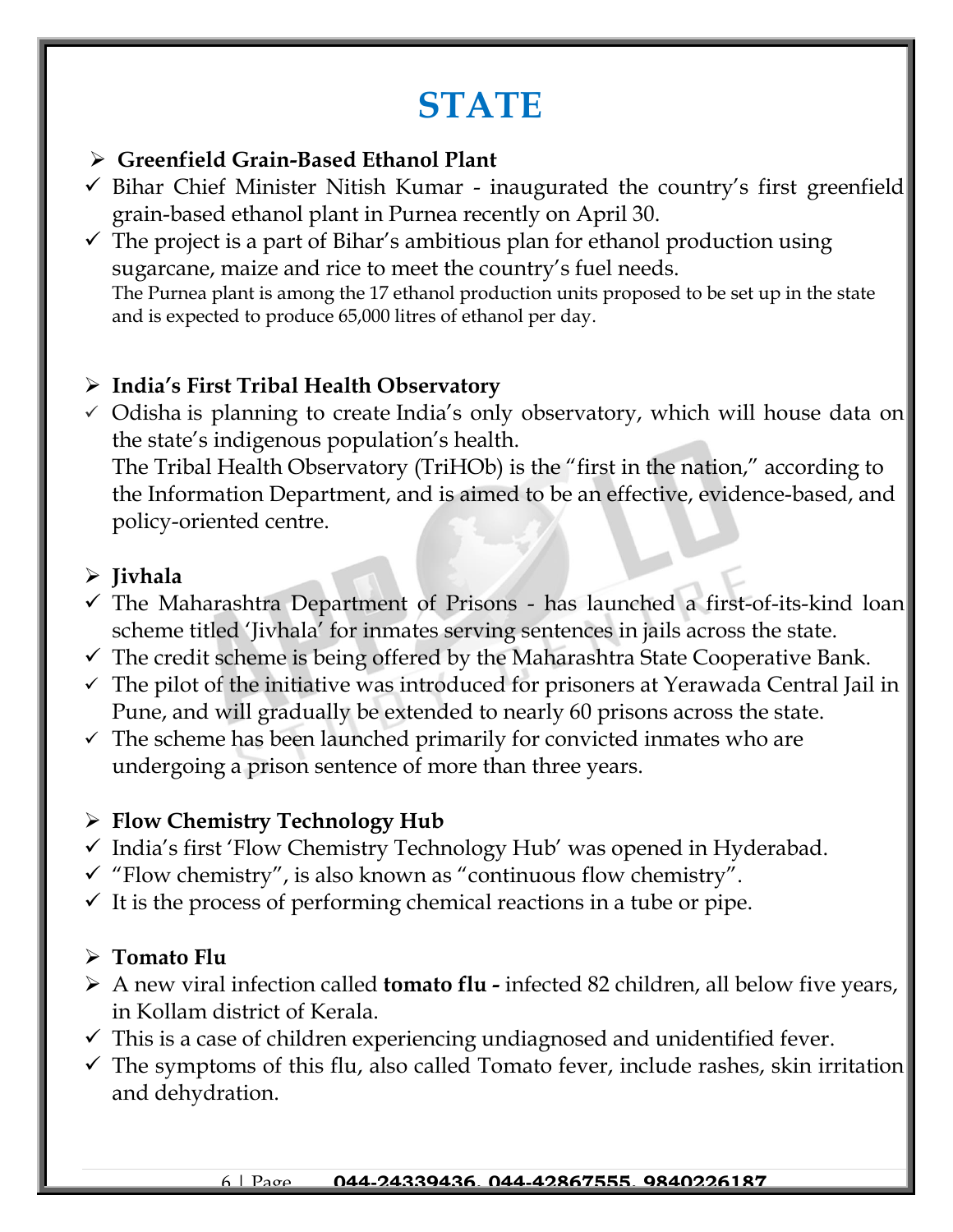#### ➢ **Solar Power Installation**

- $\checkmark$  Rajasthan becomes the first state in the country to exceed 10 GW of cumulative large-scale solar power installations.
- $\checkmark$  The state has a total of 32.5 GW of installed power capacity, with renewables contributing 55%, followed by thermal energy at 43%, and nuclear energy the remaining 2%.

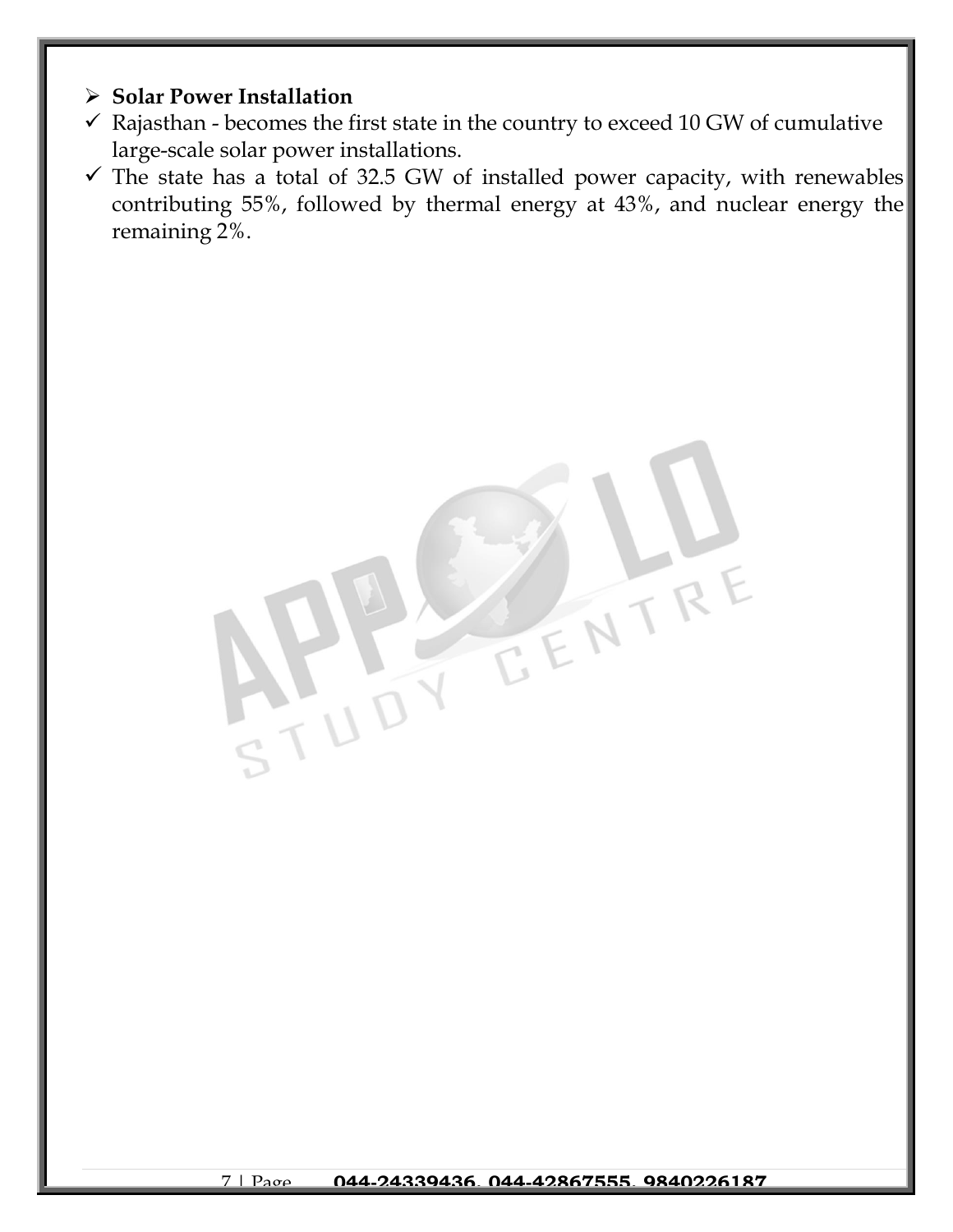## **NATIONAL**

## ➢ **M15 Petrol**

 $\checkmark$  Indian Oil Corporation (IOC) rolled out M15 petrol – 15% blend of methanol with 85% petrol - on a pilot basis in Assam's Tinsukia district. Its use can help lower greenhouse gas (GHG) emissions by about 5 to 10% and improve air quality in the country.

## ➢ **Trunked Mobile Radio (TMR)**

- $\checkmark$  Airports Authority of India (AAI) has introduced an exclusive radio communication system called 'Trunked Mobile Radio (TMR)'.
- $\checkmark$  The new system has been launched to ensure better coordination between their staff, airlines crew, Central Industrial Security Force and ground handling firms, posted in Chennai Airport.

### ➢ **National Film Heritage Mission (NFHM)**

- ✓ Union Information and Broadcasting Minister Anurag Thakur announced a grant of Rs 363 crore for the world's largest film restoration project under the National Film Heritage Mission (NFHM).
- $\checkmark$  The restoration project is set to come up at the National Film Archive of India (NFAI) in Pune.

#### ➢ **Prime Minister Wi-Fi Access Network Interface (PM-WANI)**

- ✓ RailTel has launched Prime Minister Wi-Fi Access Network Interface (PM-WANI) - based access of its Public WiFi services across 100 major railway stations in the country.
- $\checkmark$  RailTel, a mini Ratna PSU, will provide internet services through 2,384 WiFi hotspots across railway stations in 22 states.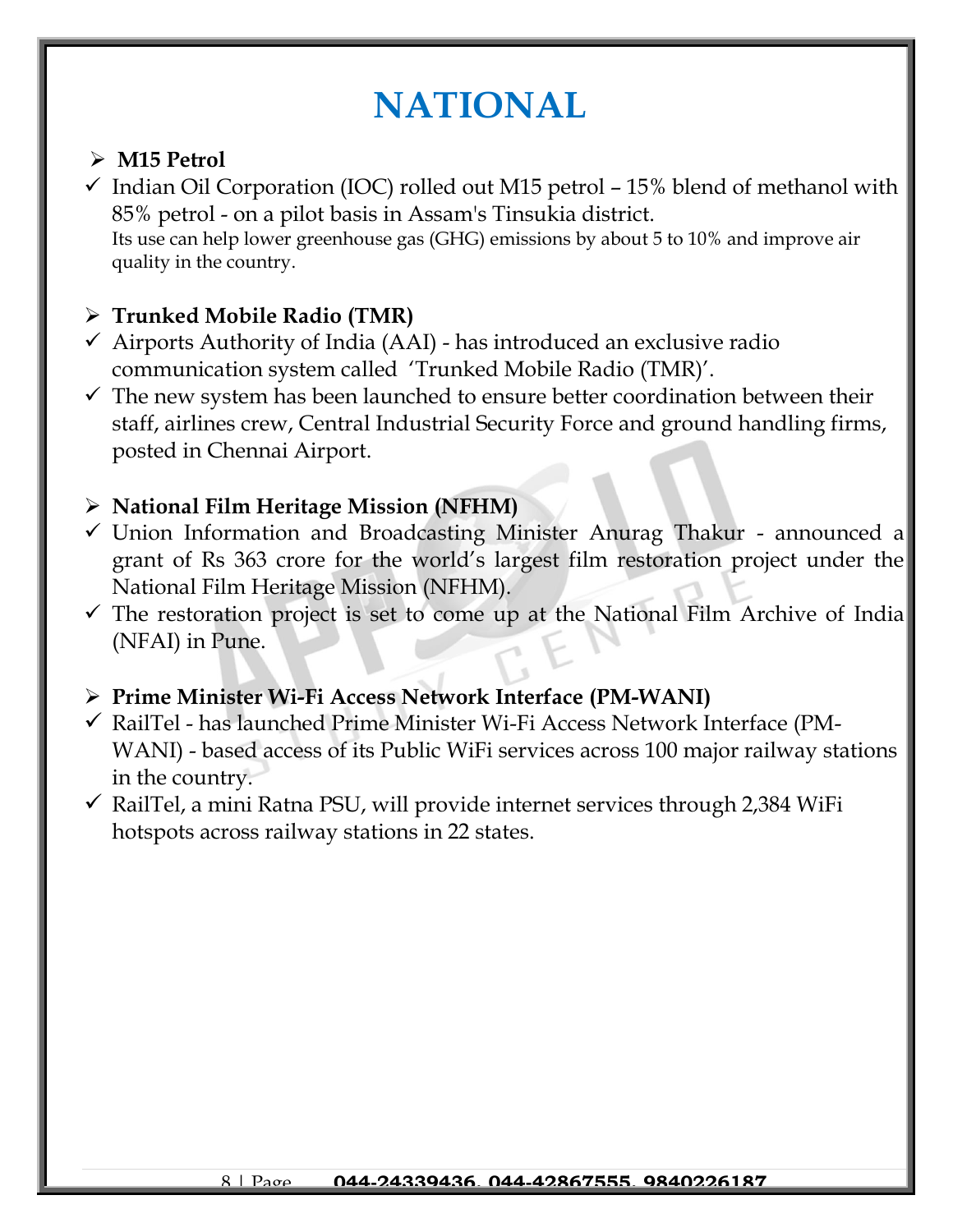## **SCHEMES**

#### ➢ **Pradhan Mantri Ujjwala Yojana (PMUY)**

- $\checkmark$  The scheme was originally launched on May 1, 2016, in Ballia, Uttar Pradesh by Prime Minister Narendra Modi with a target of releasing eight crore connections by March 2020.
- $\checkmark$  So far, over nine crore connections under the Pradhan Mantri Ujjwala Yojana has been released. The PMUY 2.0 was launched in 2021-22, making a provision for release of additional one crore connections.
- ➢ **Pradhan Mantri Jeevan Jyoti Bima Yojana (PMJJBY), Pradhan Mantri Suraksha Bima Yojana (PMSBY) and Atal Pension Yojana (APY)**
- ✓ Three social security schemes Pradhan Mantri Jeevan Jyoti Bima Yojana (PMJJBY), Pradhan Mantri Suraksha Bima Yojana (PMSBY) and Atal Pension Yojana (APY) have completed seven years of their launch.
- $\checkmark$  The schemes were launched by Prime Minister Narendra Modi on May 9, 2015 from Kolkata, West Bengal.
- $\checkmark$  PMJIBY and PMSBY are low-cost insurance schemes, while APY is a scheme to cover the old age requirements by providing regular pension.

# **COURT VERDICT**

#### ➢ **152-year-old Colonial-Era Sedition Law**

- ✓ Supreme Court puts 152-year-old colonial-era sedition law on hold.
- $\checkmark$  The Supreme Court has ordered that the 152-year-old sedition law under Section 124A of the Indian Penal Code should be effectively kept in abeyance till the Union Government reconsiders the provision.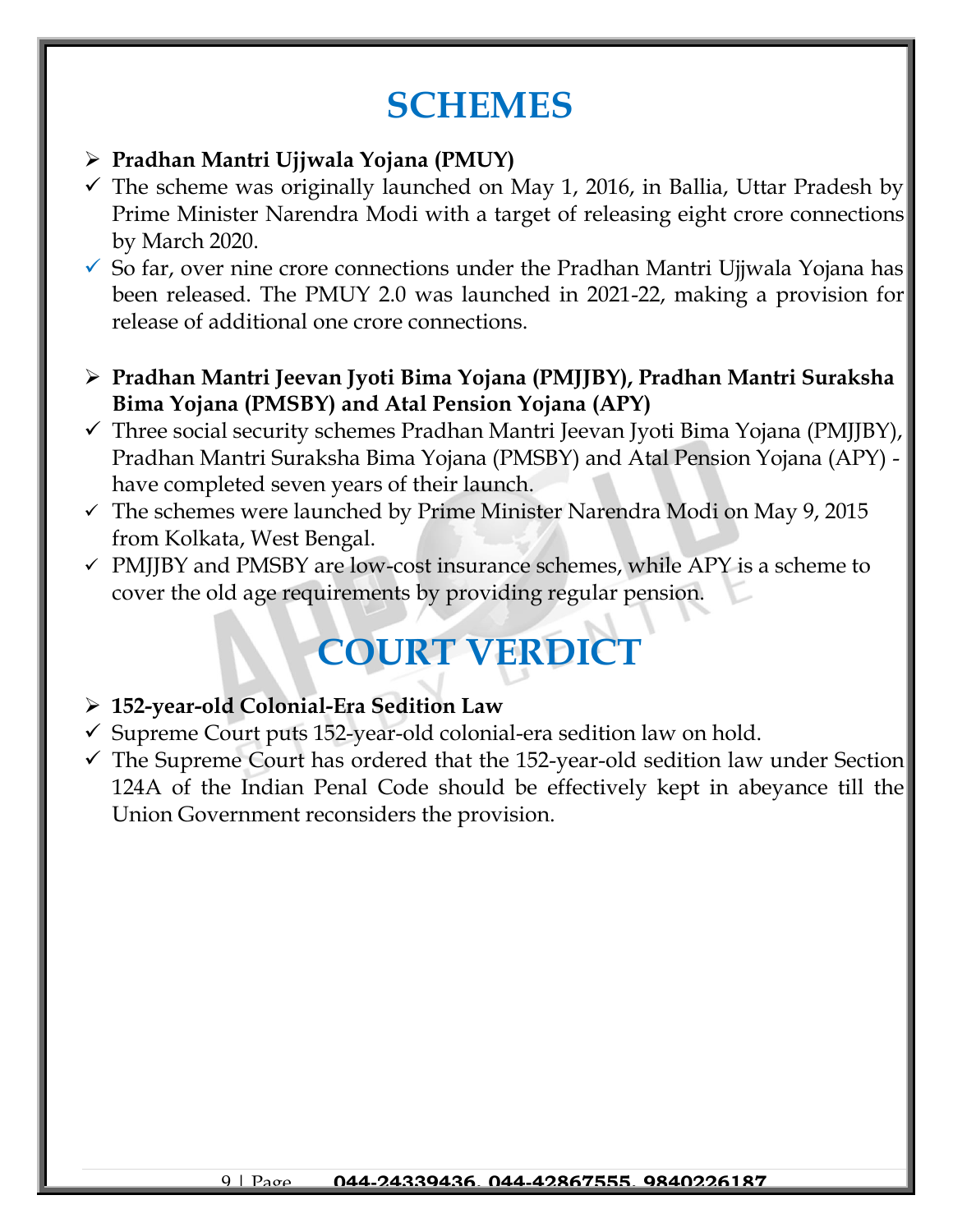## **INTERNATIONAL**

## ➢ **Bach Long (White Dragon)**

- ✓ Vietnam opened the 'world's longest' glass-bottomed bridge named Bach Long (White Dragon) in northwest Son La province.
- $\checkmark$  The bridge's entire length is 632 metres (2,073 feet), and the floor is constructed of tempered glass created in France that can carry up to 450 people at a time.
- $\checkmark$  The bridge's glass bottom is made of three layers of each 40 mm thick supertempered glass panels manufactured by French specialists Saint-Gobain.

## ➢ **UN-Energy Plan of Action Towards 2025**

- On May 4, the United Nations announced the launch of 'UN-Energy Plan of Action Towards 2025' to support the transition to clean, affordable energy for all and net-zero emissions
- $\checkmark$  The aim is to achieve the pledge made by the organizations in various areas at the time of the High-level Dialogue on Energy last September.
- $\checkmark$  During the occasion, an 'Energy Compact Action Network' was also launched.

#### ➢ **Ferdinand Marcos Jr**

- ✓ On May 10, Ferdinand Marcos Jr, son of former dictator Ferdinand Marcos claimed victory in the Philippine presidential elections.
- $\checkmark$  He has secured over 31 million votes in an unofficial vote count, more than double the tally of his nearest rival, liberal candidate Leni Robredo.
- $\checkmark$  Marcos Junior will begin a six-year term as president at the end of June.

#### ➢ **Monkeypox**

- $\checkmark$  The United Kingdom has confirmed first case of Monkeypox, the virus that passed from infected animals such as rats to humans.
- $\checkmark$  Monkeypox is a rare disease caused by infection with Monkeypox virus, belonging to the Orthopoxvirus genus in the family Poxviridae**,** that does not spread easily between people.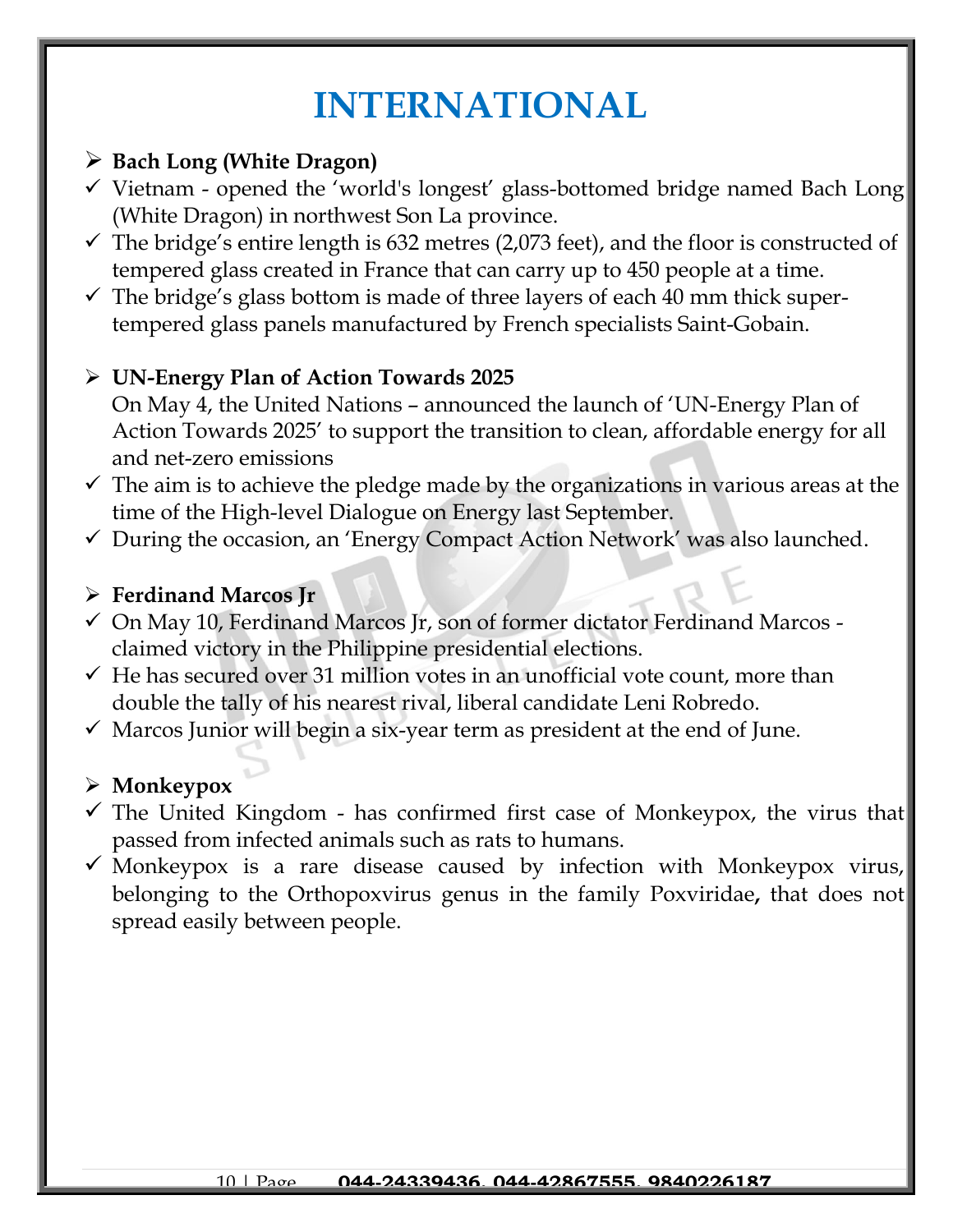## **INDIAN & OTHER COUNTRIES**

### ➢ **India-Germany InterGovernmental Consultations (IGC)**

- $\checkmark$  PM Narendra Modi reached Berlin, Germany on the first leg of his official visit to three European nations, on 1 May 2022.
- ✓ Modi and German Chancellor Olaf Scholz will co-chair the 6th India-Germany InterGovernmental Consultations (IGC).

## ➢ **Second India-Nordic Summit**

- ✓ Prime Minister Narendra Modi participated in the Second India-Nordic Summit at Copenhagen in Denmark on May 4.
- $\checkmark$  The Prime Ministers of Denmark, Finland, Iceland, Sweden and Norway took part in the Summit.
- $\checkmark$  The Summit provided an opportunity to review the progress of the India-Nordic relations since the first India-Nordic Summit, which was held in 2018 in Stockholm.

## **CONFERENCES & SUMMITS**

## ➢ **India, UK adopt 'Roadmap 2030'**

✓ PM Modi and his British counterpart Boris Johnson adopted an ambitious 'Roadmap 2030' to elevate bilateral ties to a 'Comprehensive Strategic Partnership' in a virtual summit held on 4 May 2021.

## ➢ **Second Global Covid-19 Summit**

- $\checkmark$  Prime Minister Narendra Modi will be participating in the second global Covid Summit on 12 May 2022 at the invitation of US President Joe Biden.
- $\checkmark$  PM Modi will deliver his remarks on the theme Preventing Pandemic Fatigue and Prioritizing Preparedness.

## ➢ **Incredible India International Cruise Conference 2022**

- ✓ Union Minister for Ports, Shipping & Waterways, Sarbananda Sonowal inaugurated the first 'Incredible India International Cruise Conference 2022' in Mumbai on May 14, 2022.
- $\checkmark$  The conference was organized by the Ministry of Ports, Shipping and Waterways, the Federation of Indian Chambers of Commerce and Industry (FICCI), and the Mumbai Port Authority.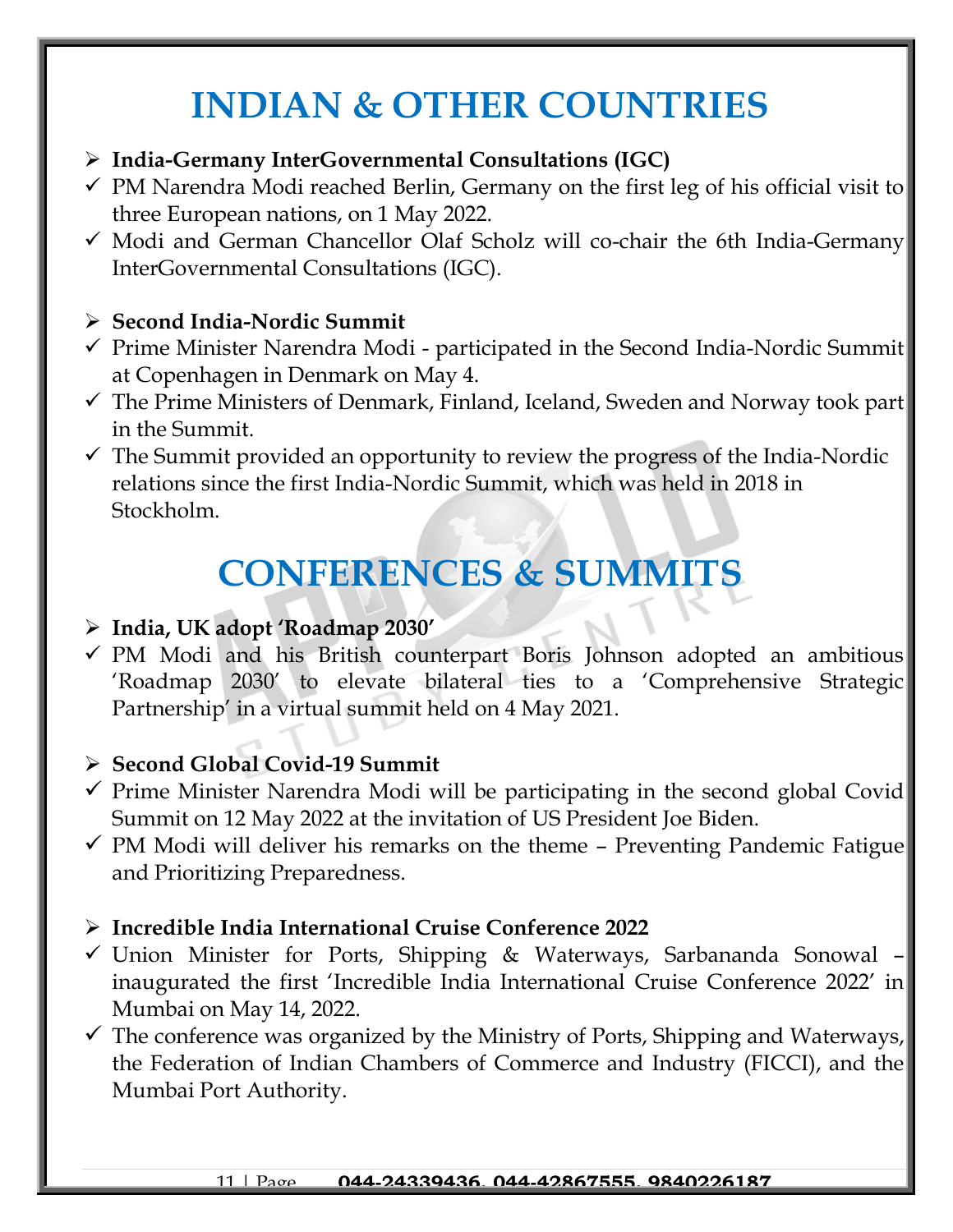## **ECONOMY**

## ➢ **GST- APRIL**

- $\checkmark$  The monthly collection under the Goods and Services Tax (GST) has peaked to an all-time high of Rs 1.67 lakh crore in April 2022.
- $\checkmark$  The gross GST collection has crossed the Rs 1.5 lakh crore-mark for the first time in April 2022 and Rs 1 lakh crore-mark for the tenth month in a row.
- $\checkmark$  The growth in revenue collections in April, based on transactions in March, is the fastest pace of expansion since November 2021.

## ➢ **Repo Rate**

.

- $\checkmark$  On May 4, the Reserve Bank of India (RBI) raised its key lending rate or repo rate by 40 basis points to 4.40% with immediate effect.
- $\checkmark$  This was also the first instance of the Monetary Policy Committee (MPC) making an unscheduled increase in the repo rate.

ENTRE

 $\checkmark$  The central bank also hiked the cash reserve ratio (CRR) by 50 basis points.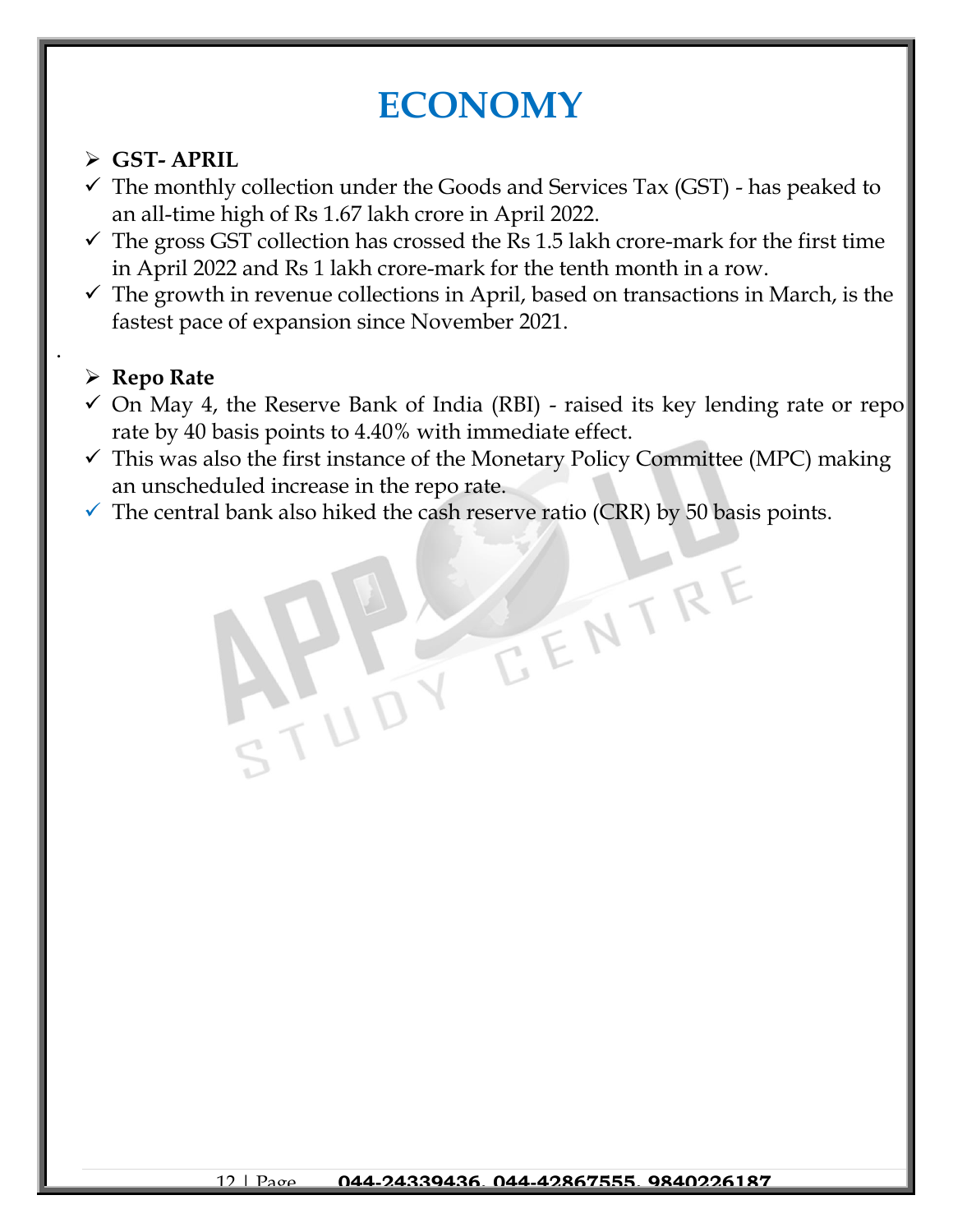## **APPOINTMENT**

## ➢ **John Lee**

- $\checkmark$  On May 8, Hong Kong formally confirmed John Lee as its next leader after an uncontested election.
- $\checkmark$  John Lee is a Chinese-backed hardline security chief who oversaw a crackdown on Hong Kong's pro-democracy movement.

## ➢ **Ranil Wickremesinghe**

- ✓ Opposition leader and former premier Ranil Wickremesinghe was sworn-in as Sri Lanka's 26th prime minister on May 12.
- ✓ The 73-year-old United National Party (UNP) leader Wickremesinghe was swornin as prime minister by President Gotabaya Rajapaksa.

## ➢ **Rajiv Kumar**

 $\checkmark$  Election Commissioner Rajiv Kumar would take charge as the Chief Election Commissioner (CEC) on May 15 after the incumbent Sushil Chandra retires on Saturday, the Union Law and Justice Ministry announced on Thursday.

### ➢ **Katalin Novak**

- $\checkmark$  Katalin Novak assumed office as Hungary's first female president for a five-year term on May 10.
- $\checkmark$  Novak, a former member of the government as minister without portfolio for family affairs, is also the country's youngest President at 44 years of age.

#### ➢ **Sheikh Mohammed bin Zayed Al Nahyan**

- ➢ The UAE's federal council elected Sheikh Mohammed bin Zayed Al Nahyan, commonly referred to as MbZ, as the country's president on May 14.
- $\checkmark$  He has replaced Sheikh Khalifa Bin Zayed Al Nahyan, who died at the age of 73 on May 13**.**

## ➢ **Yoon Suk-yeol**

- ➢ Yoon Suk-yeol was sworn in as the South Korean president in a ceremony at Seoul's National Assembly recently on May 10, 2022.
- $\checkmark$  The 61-year old Yoon of the main conservative People Power Party had won a tight election in March 2022 to helm the world's 10<sup>th</sup> largest economy.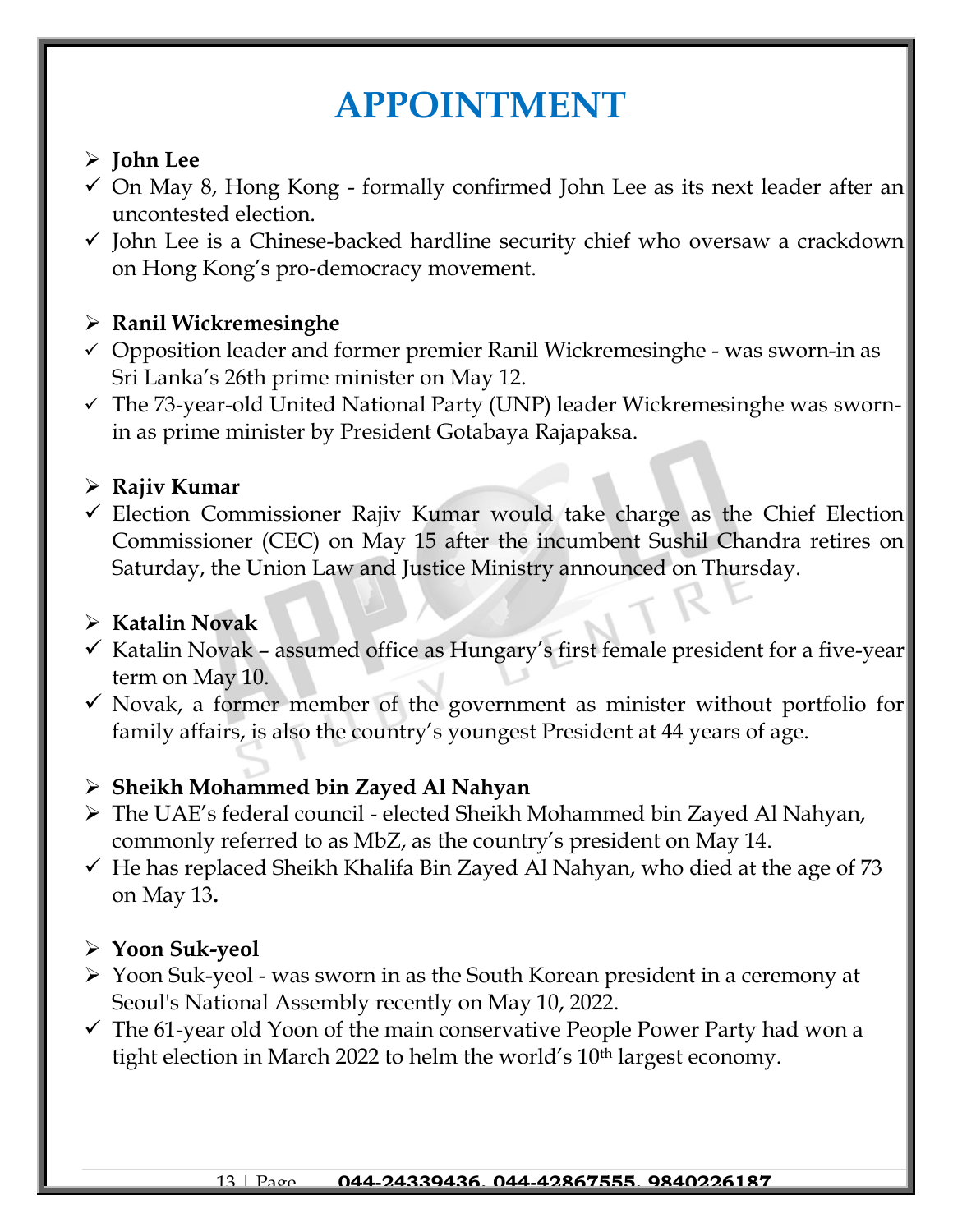## **AWARDS**

### ➢ **Whitley Gold Award**

- ✓ Noted snow leopard expert and wildlife conservationist Charudutt Mishra has won the prestigious Whitley Gold Award.
- $\checkmark$  He has been awarded for his contribution to involving indigenous communities in the conservation and recovery of big cat species in Asia's high mountain ecosystems.
- $\checkmark$  This is his second Whitley Fund for Nature (WFN) Award. He got the first in 2005.

### ➢ **World Food Prize**

- $\checkmark$  Cynthia Rosenzweig, an agronomist and climatologist, wins the World Food Prize.
- $\checkmark$  She is a senior research scientist at the NASA Goddard Institute for Space Studies.
- ✓ World Food Prize Foundation award recognized Rosenzweig as the founder of the Agricultural Model Intercomparison and Improvement Project.

### ➢ **Pulitzer Prize**

- ✓ Photojournalist Danish Siddiqui is among four Indians honoured with the prestigious Pulitzer Prize 2022 in the feature photography category.
- ✓ Siddiqui and his colleagues Adnan Abidi, Sanna Irshad Mattoo and Amit Dave from the Reuters news agency have won the award.
- $\checkmark$  This is for the second time that Siddiqui has won the Pulitzer Prize.
- $\checkmark$  He was killed in 2021.

## ➢ **Royal Gold Medal 2022**

- ✓ Ahmedabad-based acclaimed architect Balkrishna Vithaldas Doshi was conferred the Royal Gold Medal 2022, one of the world's highest honours for architecture.
- $\checkmark$  BV Doshi is among the rare people to have been awarded both the Royal Gold Medal and the Pritzker Architecture Prize, often referred to as the Nobel Prize of architecture, in their lifetime.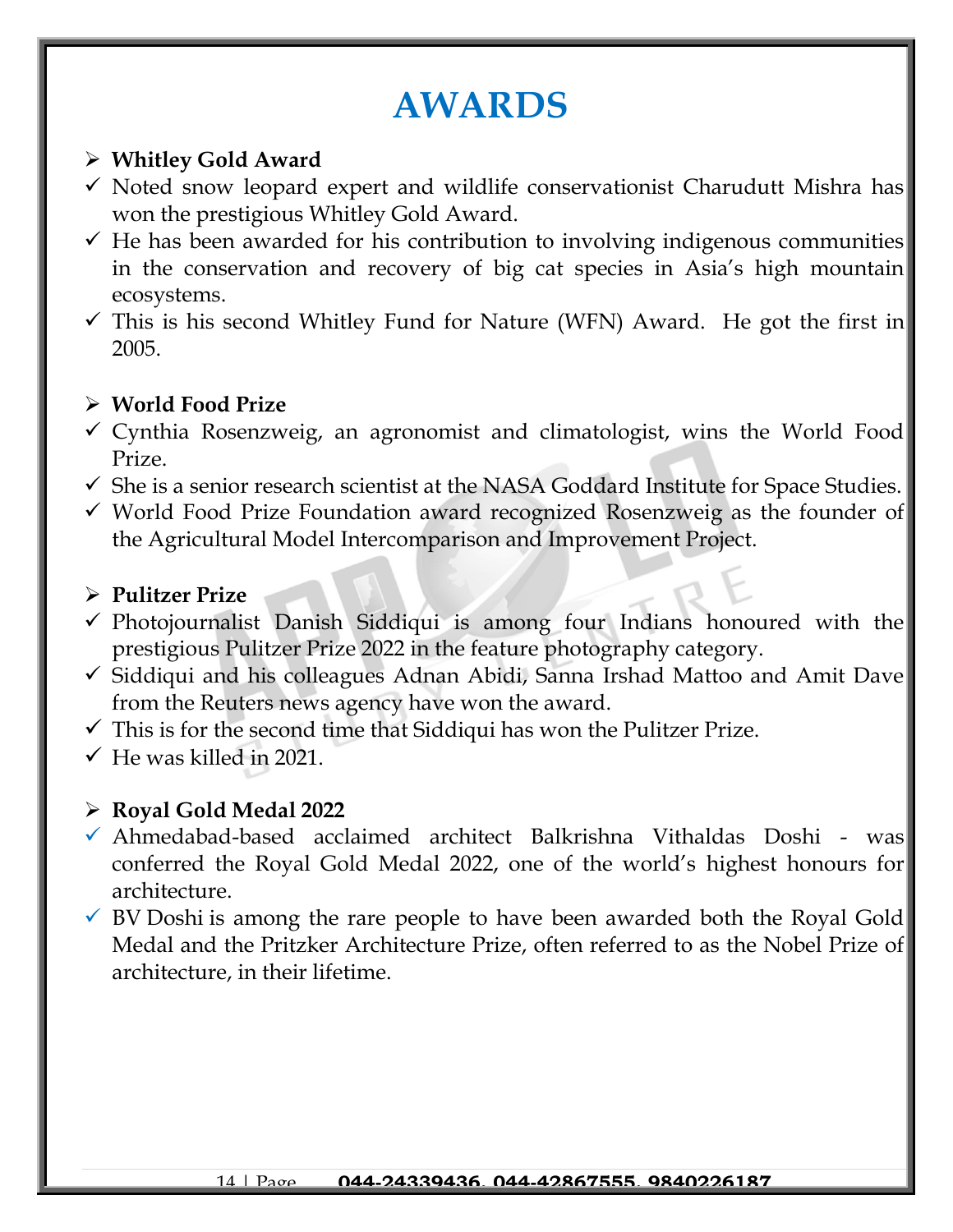## **PERSONALITIES**

## ➢ **Kami Rita Sherpa**

- ✓ Nepal's legendary climber Kami Rita Sherpa has climbed the Mt Everest, the tallest peak in the world for a record 26th time, breaking his own previous record set last year.
- $\checkmark$  Rita first scaled Everest back in 1994 and since then, has been making trips to the summit almost every year.

## **BOOKS & AUTHORS**

- ➢ **"INDO-PAK WAR 1971- Reminiscences of Air Warriors"**
- ✓ Defence Minister Rajnath Singh launched a book "INDO-PAK WAR 1971- Reminiscences of Air Warriors".
- $\checkmark$  The book has been edited by Air Marshal Jagjeet Singh and Group Captain Shailendra Mohan. The book contains 50 Swarnim articles written in detailed narrations by veterans.EENTRE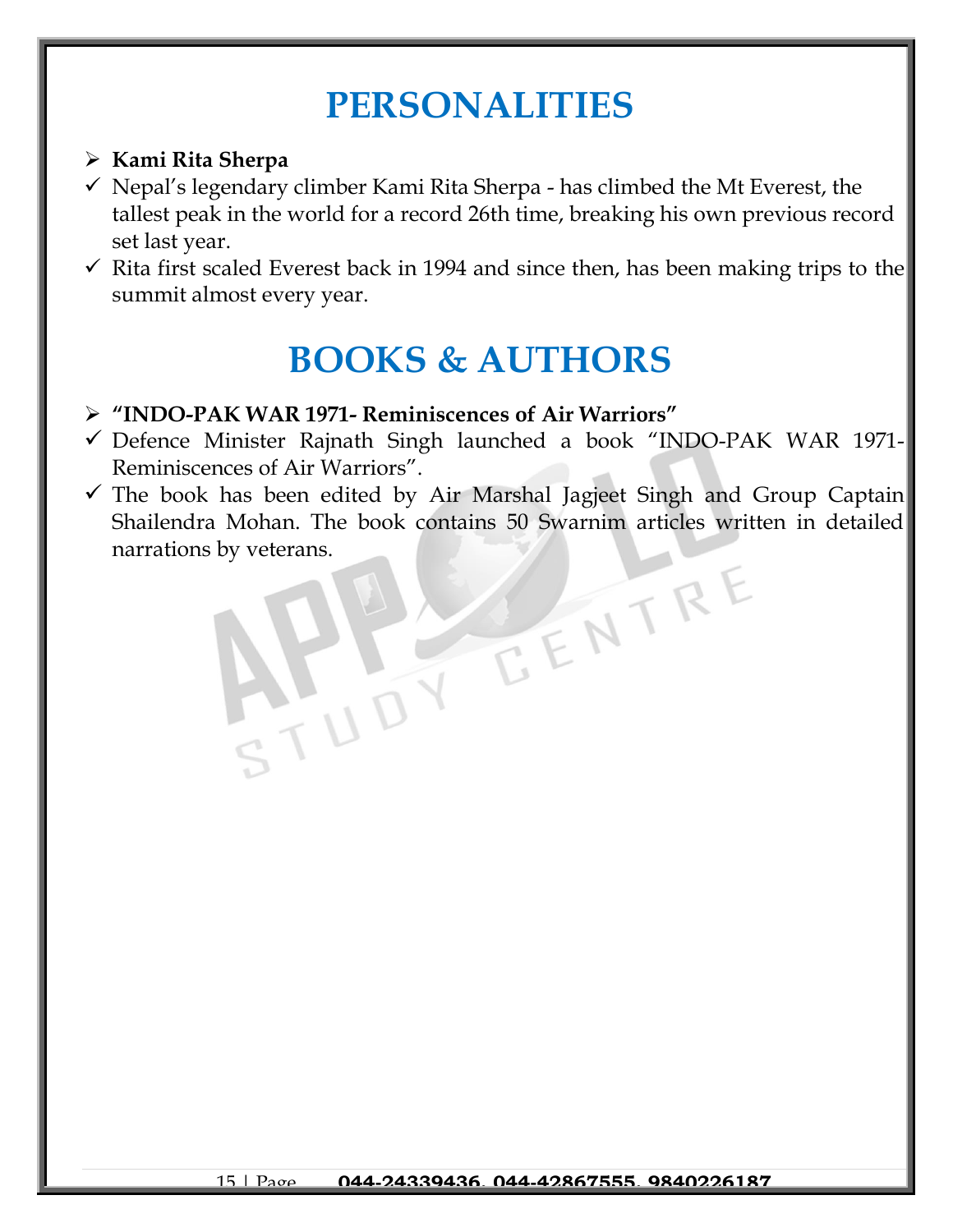## **SCIENCE, TECHNOLOGY & ENVIRONMENT**

#### ➢ **ISRO 2024 Venus Mission**

- $\checkmark$  The Indian Space Research Organisation will send a spacecraft to orbit Venus to study what lies below its surface, the space body's Chairperson S Somnath announced.
- $\checkmark$  ISRO is expecting to launch the mission by December 2024 with an orbital manoeuvre planned for a year after that.

#### ➢ **Slender Loris**

 $\checkmark$  Slender Loris, an endangered animal protected under Schedule 1 of the Wildlife Protection Act, 1972, is set to get enhanced protection and habitat conservation once Tamil Nadu issues a government order declaring the forest areas bordering Karur, Dindigul and Tiruchi districts a Slender Loris Wildlife Sanctuary.

#### ➢ **Cyclone Asani**

- $\checkmark$  On May 9th the Indian Meteorological Department (IMD) said that the severe cyclonic storm 'Asani' is likely to weaken in the next 48 hours.
- $\checkmark$  Asani is the first cyclonic storm of the season.
- ✓ Asani means 'wrath' in Sinhalese (Srilankan language).

#### ➢ **Sagittarius A**

- $\checkmark$  On May 12, astronomers announced the presence of a supermassive black hole, known as Sagittarius A\*, at the centre of Milky Way galaxy.
- $\checkmark$  It's the first direct observation confirming the presence of the black hole
- $\checkmark$  Black holes are regions of space where the pull of gravity is so intense that nothing can escape, including light.

#### ➢ **PHESGO**

- $\checkmark$  Multinational pharma giant Roche has announced the launch of a new drug 'PHESGO' for the treatment of breast cancer patients.
- $\checkmark$  PHESGO is a combination of Perjeta (pertuzumab) and Herceptin (trastuzumab) with hyaluronidase
- $\checkmark$  It is the world's first-ever subcutaneous fixed-dose formulation in the history of cancer treatment.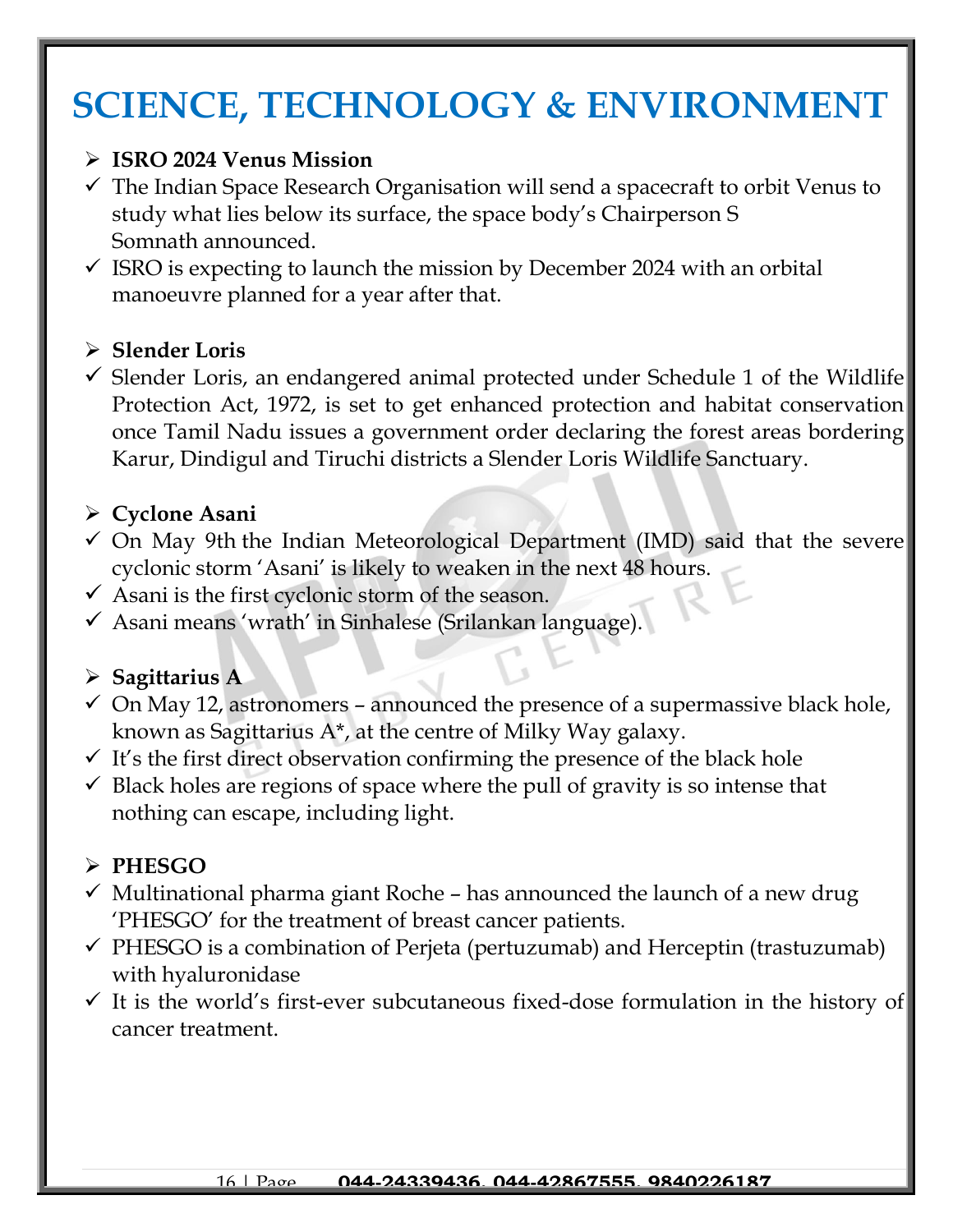## ➢ **Human-Rated Solid Rocket Booster (HS200)**

- $\checkmark$  Isro successfully completed the static test of human-rated solid rocket booster (HS200) for the Gaganyaan programme at the Satish Dhawan Space Centre (SDSC), Sriharikota, on May 13.
- $\checkmark$  Based on the successful launch pedigree of this launch vehicle, including Chandrayaan-2, the GSLV-Mk3 has been identified as the launcher for Gaganyaan mission.

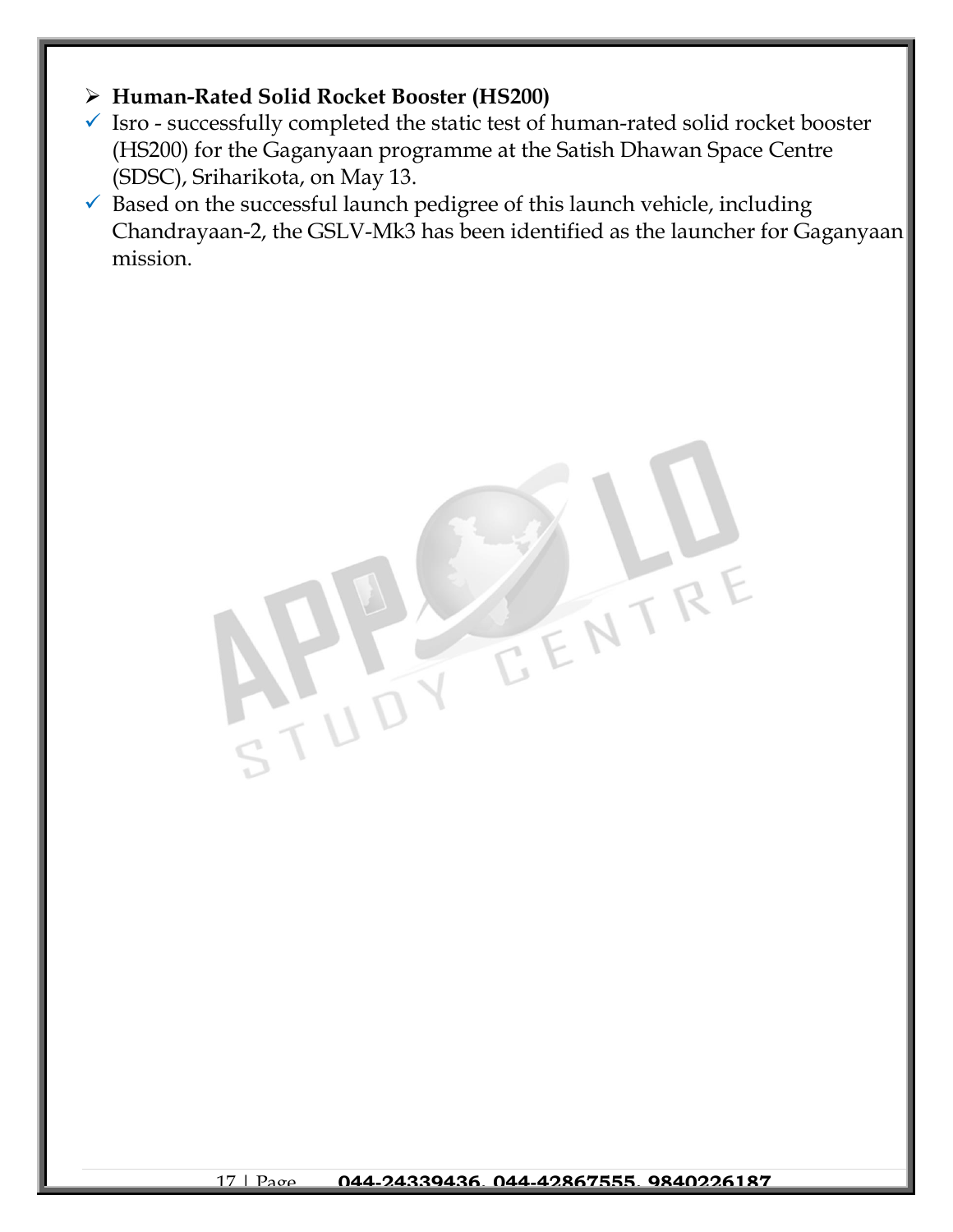## **SPORTS**

#### ➢ **Asia Badminton Championships**

- $\checkmark$  P.V. Sindhu won the bronze medal for the second time in the Asia Badminton Championships.
- $\checkmark$  She lost to defending champion Akane Yamaguchi of Japan in the semifinal.

## ➢ **IWF Junior World Championships**

- $\checkmark$  On May 2, Harshada Sharad Garud created history to become the first Indian to win gold medal at the IWF Junior World Championships in Heraklion, Greece.
- $\checkmark$  She lifted 153-kg in the 45-kg weight category, which includes 70kg in snatch and 83 kg in clean and jerk to finish on top of the podium.

#### ➢ **75th Santosh Trophy**

- $\checkmark$  Kerala were crowned champions of the 75th Santosh Trophy at the Payyanad Stadium in Manjeri, Malappuram on May 2.
- $\checkmark$  It was Kerala's seventh Santosh Trophy.

#### ➢ **Deaflympics**

- $\checkmark$  Dhanush Srikanth became the first Indian to win a gold medal at the Deaflympics on May 5.
- $\checkmark$  The 19-year old shooter from Telangana, clinched the gold medal in the men's 10m air rifle event at the 24th Deaflympics in Caxias do Sul, Brazil, after shooting a world-record score in the final.

#### ➢ **Chessable Sunway Formentera Open Chess Tournament**

- $\checkmark$  On May 8, Indian Grandmaster D Gukesh emerged champion in the 1st 1 in Spain.
- $\checkmark$  It was a hattrick of titles for him after he had previously won the La Roda tournament and the Menorca Open in recent weeks.

## ➢ **Avinash Sable**

- ✓ India's Avinash Sable broke a 30-year-old record of Bahadur Prasad in 5000m, setting a new national record with a timing of 13:25.65 at the Sound Running Track meet in San Juan Capistrano, USA.
- $\checkmark$  The 27-year-old from Maharashtra broke the old record of 13:29.70 set by Bahadur Prasad in 1992.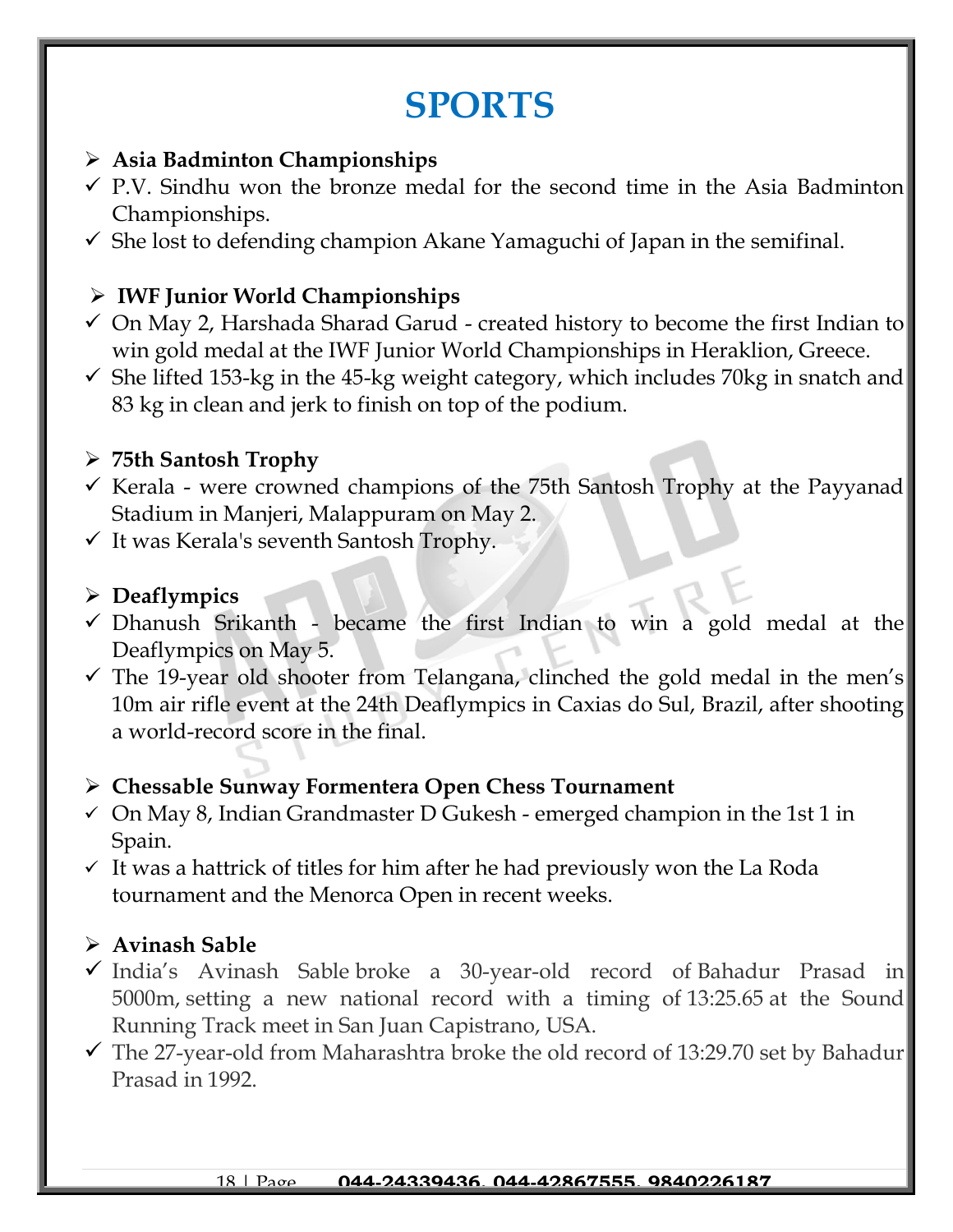#### ➢ **Jerlin Anika**

- $\checkmark$  On May 12, Tamil Nadu's Jerlin Anika won three gold medals in the women's singles badminton event in the ongoing 24th summer Deaflympics at Caxias do Sul in Brazil.
- $\checkmark$  She bagged gold in individual women, mixed doubles and India team events.
- $\checkmark$  18-year old Jerlin Anika of Villapuram in Madurai is a special child who can neither hear nor speak.

#### ➢ **Thomas Cup**

- $\checkmark$  Indian Men's Badminton team has won Thomas Cup for the first time ever.
- $\checkmark$  It has defeated 14 times Champions Indonesia in Bangkok on 15 May 2022.
- $\checkmark$  India had never reached the Thomas and Uber Cup final before.
- $\checkmark$  It has become the 6th nation to win the Thomas Cup title after China, Indonesia, Japan, Denmark, and Malaysia.

## **OBITUARY**

### ➢ **Sheikh Khalifa bin Zayed**

- $\checkmark$  UAE President Sheikh Khalifa bin Zayed passes away.
- ✓ Sheikh Khalifa bin Zayed Al Nahyan served as the president of the UAE and Ruler of Abu Dhabi since November 3, 2004.
- $\checkmark$  Under his reign, the UAE has witnessed an accelerated development that ensured decent living for the people calling the country home.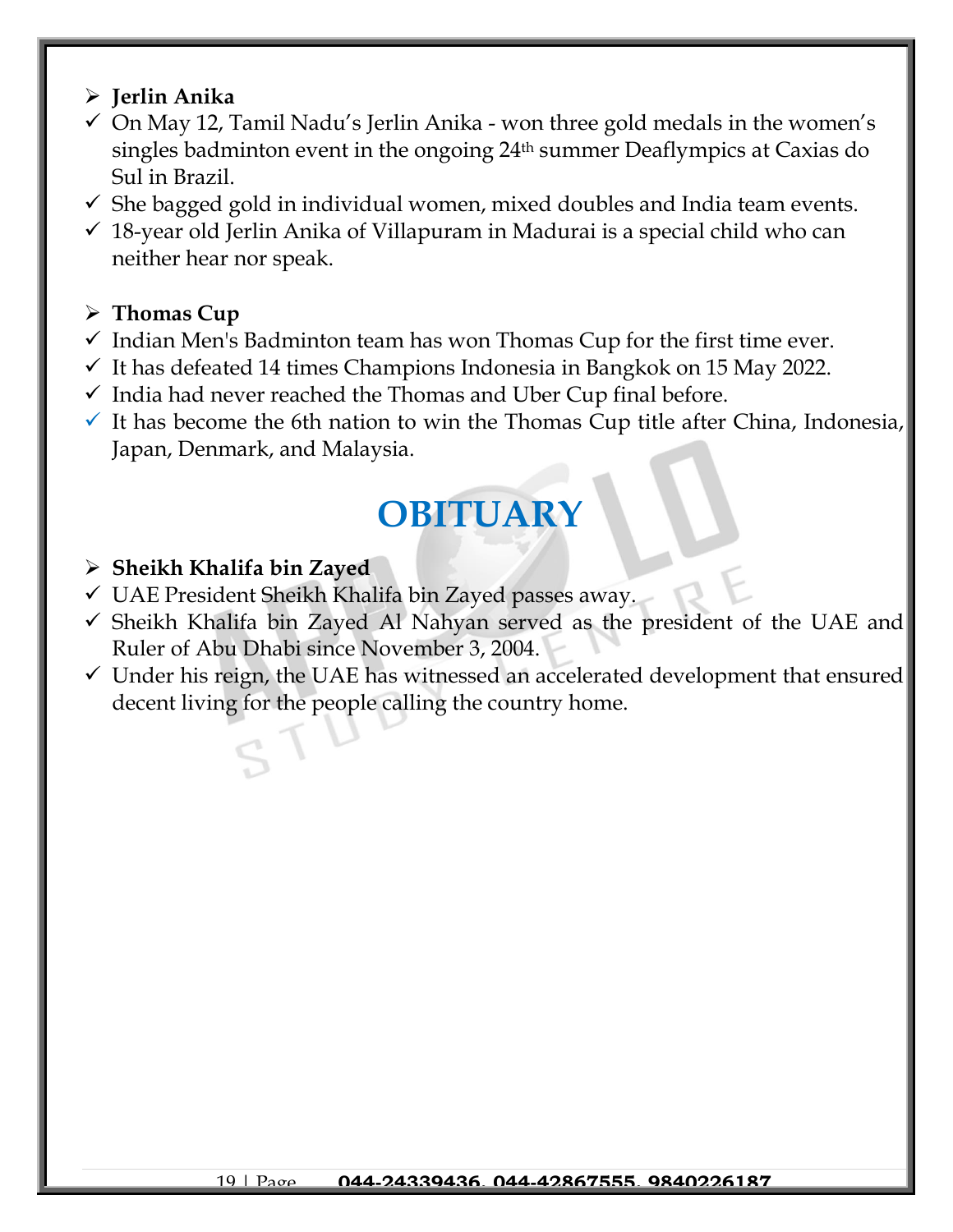## **REPORT**

#### ➢ **Highest Sex Ratio at Birth**

- $\checkmark$  Ladakh recorded the highest sex ratio at birth in the country in 2020, followed by Arunachal Pradesh, Andaman and Nicobar Islands, Tripura and Kerala, according to the annual report on Vital Statistics based on 2020 Civil Registration System report.
- ✓ "Highest Sex Ratio at Birth (SRB) based on registered events has been reported by Ladakh (1,104) followed by Arunachal Pradesh (1,011), A&N Islands (984), Tripura (974), and Kerala (969).
- $\checkmark$  Sex ratio at birth is the number of females per thousand males.

### ➢ **India's Fertility Rate**

- $\checkmark$  India's Fertility Rate Decreases to 2 from 2.2.
- $\checkmark$  India's total fertility rate (TFR) has declined from 2.2 children in 2015-16 to 2 children per woman now, the latest edition of the National Family Health Survey (NFHS) showed.
- $\checkmark$  The TFR is currently below the replacement level of fertility of 2.1 children per woman. According to the report, the median age at first birth among women aged 25-49 is 21.2 years.

## ➢ **United Nations Convention to Combat Desertification (UNCCD)**

- $\checkmark$  The number and duration of droughts has risen 29% globally since 2000, as per a new report from the United Nations Convention to Combat Desertification (UNCCD) released on May 11.
- $\checkmark$  As per the report, the effect of severe droughts is estimated to have reduced India's gross domestic product (GDP) by 2-5% over the 20 years from 1998 to 2017.
- $\checkmark$  The report was released on the sidelines of the ongoing 15th session of the UNCCD conference (COP15) at Abidjan, Côte d'Ivoire.
- $\checkmark$  Globally, droughts caused economic losses of roughly \$124 billion during that period.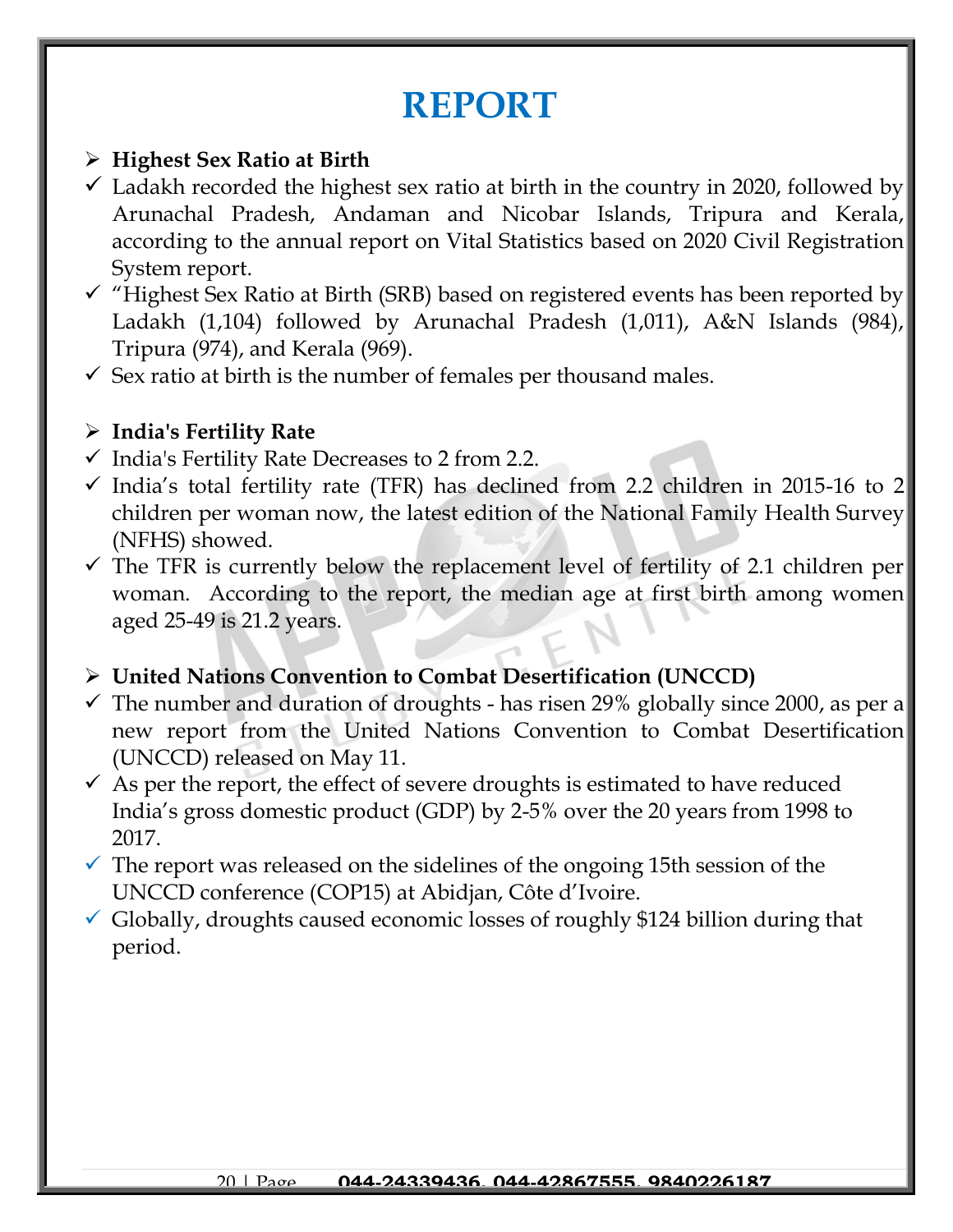## **RANKING**

#### ➢ **World Press Freedom Index**

N UD

- $\checkmark$  India's ranking in the World Press Freedom Index has fallen down to 150th position from last year's 142nd rank out of 180 countries.
- $\checkmark$  The index, which was published on May 3 by Reporters Without Borders, categorises India as "one of the world's most dangerous countries for media" with an average of three or four journalists getting killed every year.

TENTRY

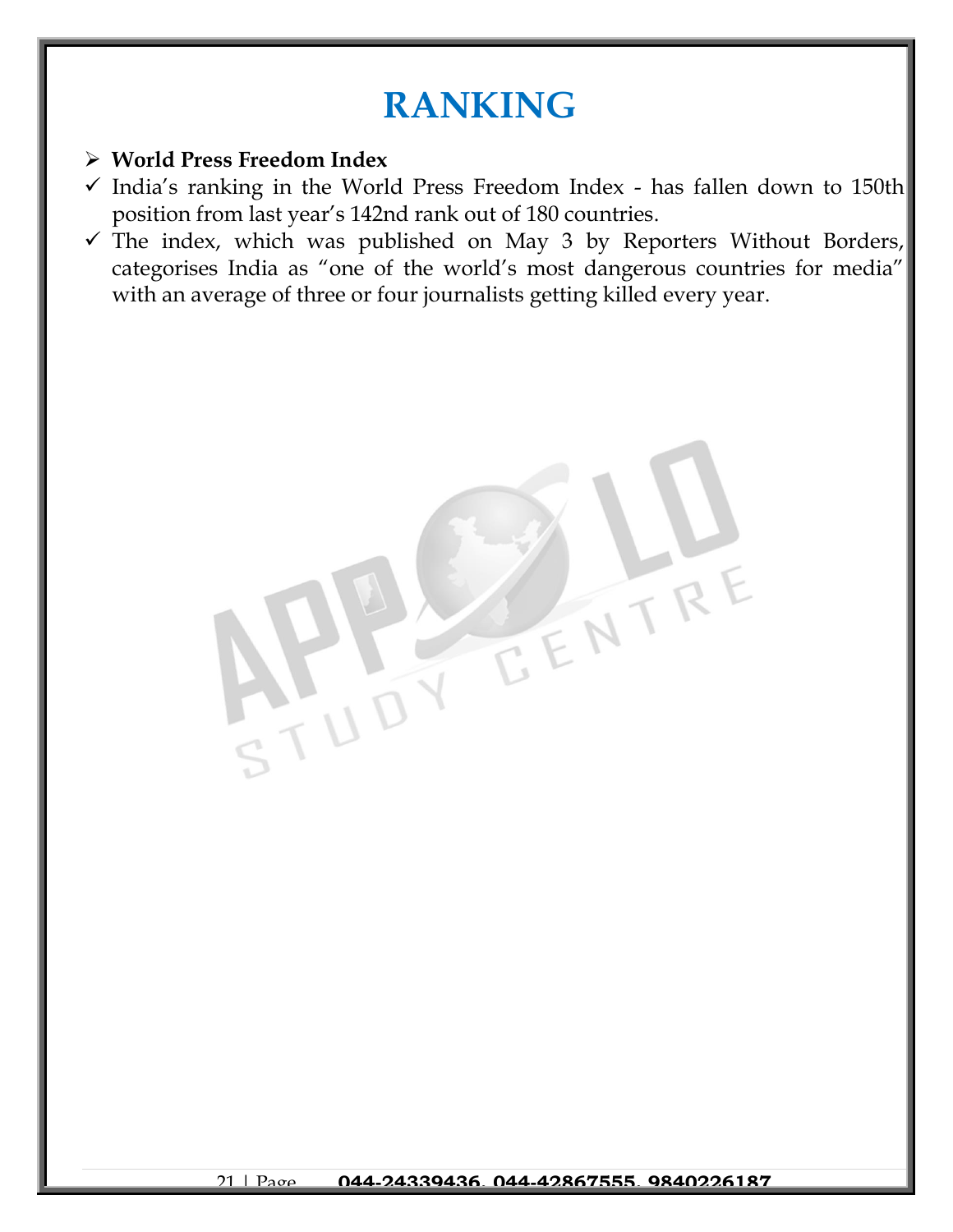## **IMPORTANT DAYS**

- ➢ **International Labour Day: May 1**
- ✓ International Workers' Day, also known as Labour Day in most countries, is observed every year on May 1.
- $\checkmark$  It recognizes employees' contributions to society and their willingness to make sacrifices.
- $\checkmark$  It is also known as May Day in India.

## ➢ **World Laughter Day: May 1**

- ✓ World Laughter Day is celebrated on the first Sunday of May every year to spread happiness in the whole world.
- $\checkmark$  For 2022, it was observed on May 1.

## ➢ **World Tuna Day: May 2**

- $\checkmark$  On May 2 every year, World Tuna Day is celebrated to spread awareness among people about Tuna fish regarding sustainable fishing practices.
- $\checkmark$  Tuna is a significant source of food for humans as the fish has several rich qualities such as Omega 3, Vitamin B12, proteins, and other minerals.

## ➢ **World Press Freedom Day: May 3**

- $\checkmark$  May 3, is celebrated as World Press Freedom Day across the world. It is celebrated to raise awareness about the importance of press freedom in any democracy.
- $\checkmark$  This year's World Press Freedom Day theme is "Journalism Under Digital Siege".

## ➢ **International Firefighter's Day 2022 – May 4**

- ✓ International Firefighter's Day is observed every year on May 4th to pay respect to those firefighting experts who have lost their lives in the line of duty.
- $\checkmark$  The main aim of this day is to recognise and honour professional firefighters across the world.

## ➢ **World pulmonary hypertension day: May 5**

- ✓ Pulmonary hypertension organizations and groups celebrate World pulmonary hypertension day every year on 5 May.
- $\checkmark$  World pulmonary hypertension day raises awareness about the importance of improving the quality of life and raising the life expectancy. The day's main aim is to increase awareness and understanding about pulmonary hypertension disease.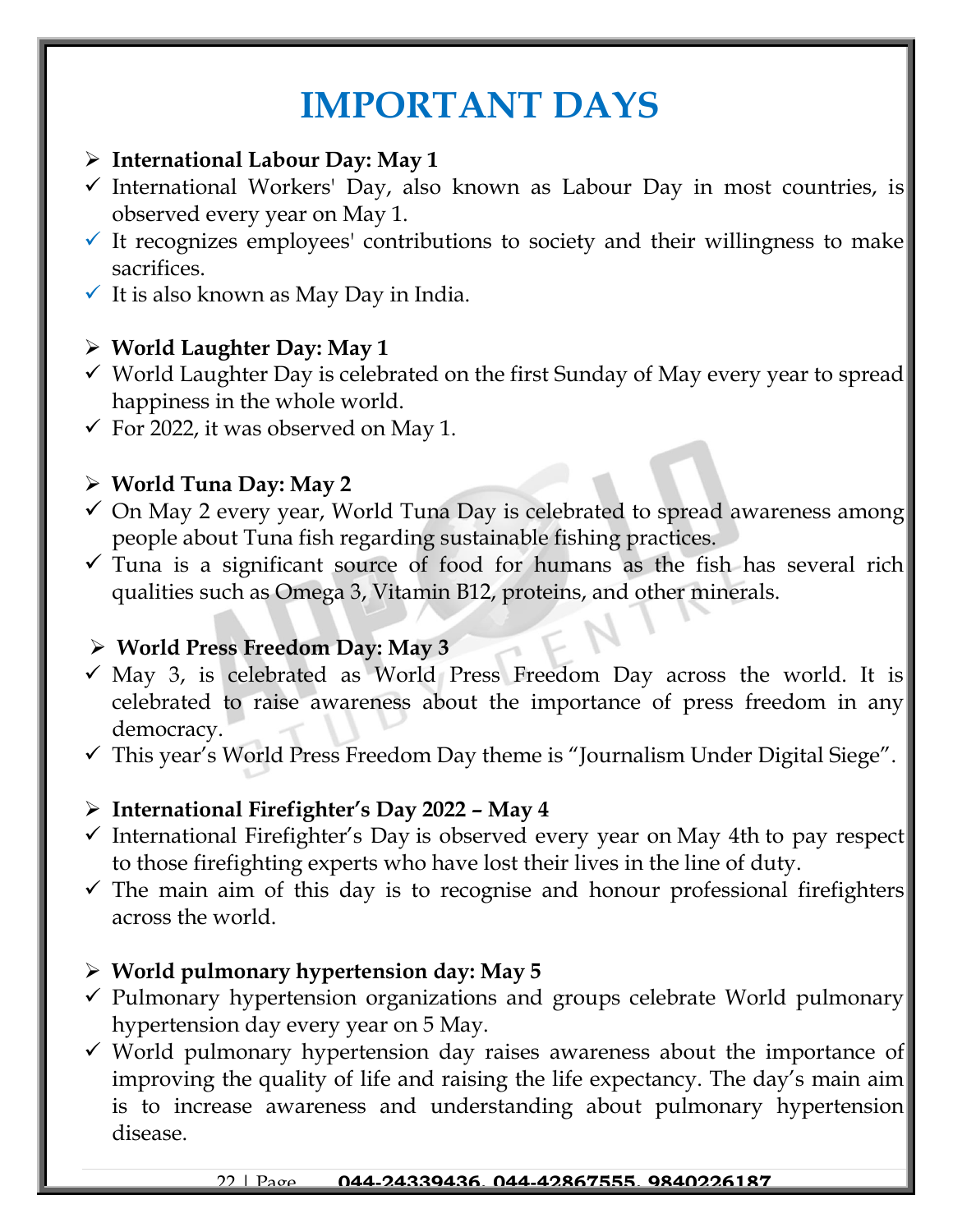## ➢ **World Hand Hygiene Day – May 5**

- $\checkmark$  The Day is observed every year to highlight the importance of effective hand hygiene by raising awareness of hand washing by soap to prevent the transmission of infectious microbes.
- $\checkmark$  Theme 2022 Unite for safety: clean your hands.

### ➢ **International No Diet Day 2022 - May 6**

- $\checkmark$  'International No Diet Day 2022' is celebrated all over the world on 6th May.
- $\checkmark$  On this day, people are made aware of body acceptance, leaving aside behaviour like body shaming, which includes people of all shapes and sizes.

### ➢ **World Athletics Day 2022 - May 7**

✓ World Athletics Day is celebrated every year globally on the 7th of May to raise awareness about the importance of fitness and encourage them to play sports, especially athletics.

The basic objective of World Athletics Day is to boost the participation of youths in athletics.

### ➢ **World Mother's Day – May 8**

 $\checkmark$  The Day is observed every year in celebration of motherhood and unwavering commitment of a mother to her children's well-being This day celebrates mother's unconditional love and sacrifices made by her for the children.

## ➢ **World Red Cross Day: May 8**

- $\checkmark$  World Red Cross Day, also known as Red Crescent Day, is celebrated on May 8 every year.
- $\checkmark$  This date marks the birth anniversary of Henry Dunant, who is the founder of the International Committee of the Red Cross (ICRC).
- ✓ The theme of World Red Cross Day 2022 is 'BeHumanKind'.

#### ➢ **World Thalassaemia Day: May 8**

- $\checkmark$  Every year on 8 May World Thalassaemia Day is celebrated to create awareness regarding this disease and to encourage those who struggle to live with this disease. People suffering from Thalassaemia have less haemoglobin than normal, which leads to anemia.
- $\checkmark$  Theme 2022: "Be Aware. Share, Care: Working with the global community as to improve thalassemia knowledge".

#### 23 | Page **044-24339436, 044-42867555, 9840226187**